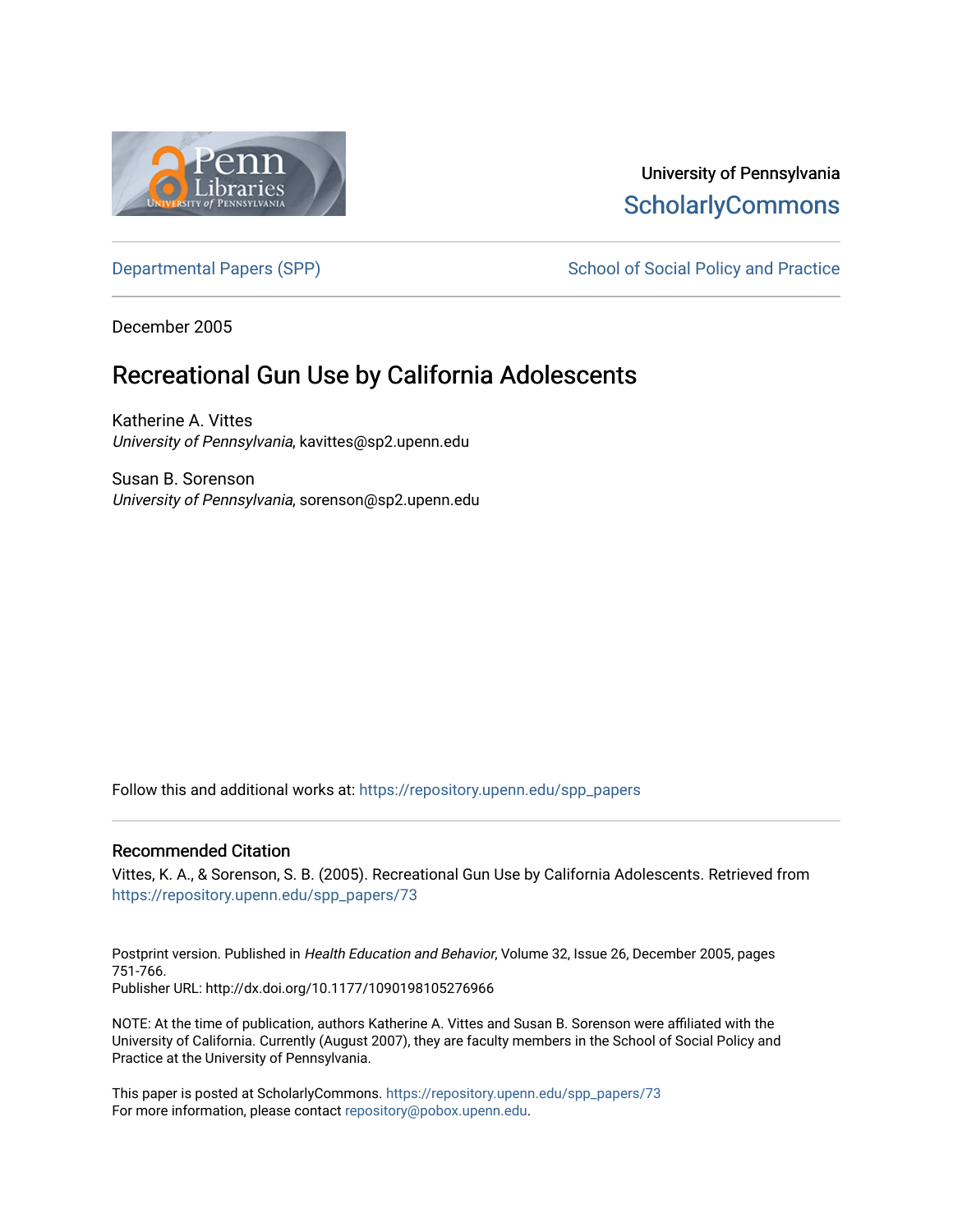## Recreational Gun Use by California Adolescents

## **Abstract**

Most research on adolescents and firearms focus on urban populations, handguns, and homicide. The present investigation examines the prevalence and correlates of recreational gun use (RGU) - for hunting or target shooting - among 5801 community-residing 12- to 17-year old Californians. Data are from the first statewide California Health Interview Survey (CHIS), and person, design, and population weights were applied to the data. About one-fifth (22.4%) of California adolescents report that they have gone hunting or target shooting. Nearly two thirds (62.8%) have hunted with a family member, typically (67.3%) their father. Recreational gun use among adolescents appears to be linked to a few basic demographic characteristics; most notably, males had an AOR of RGU nearly five times that of females. Some of the variables associated with RGU are consistent with those for violent gun use; differences, however, suggest that separate approaches to preventing firearm-related injury may be warranted.

## Keywords

adolescents, firearms, hunting, unintentional injuries

## **Comments**

Postprint version. Published in Health Education and Behavior, Volume 32, Issue 26, December 2005, pages 751-766. Publisher URL: http://dx.doi.org/10.1177/1090198105276966

NOTE: At the time of publication, authors Katherine A. Vittes and Susan B. Sorenson were affiliated with the University of California. Currently (August 2007), they are faculty members in the School of Social Policy and Practice at the University of Pennsylvania.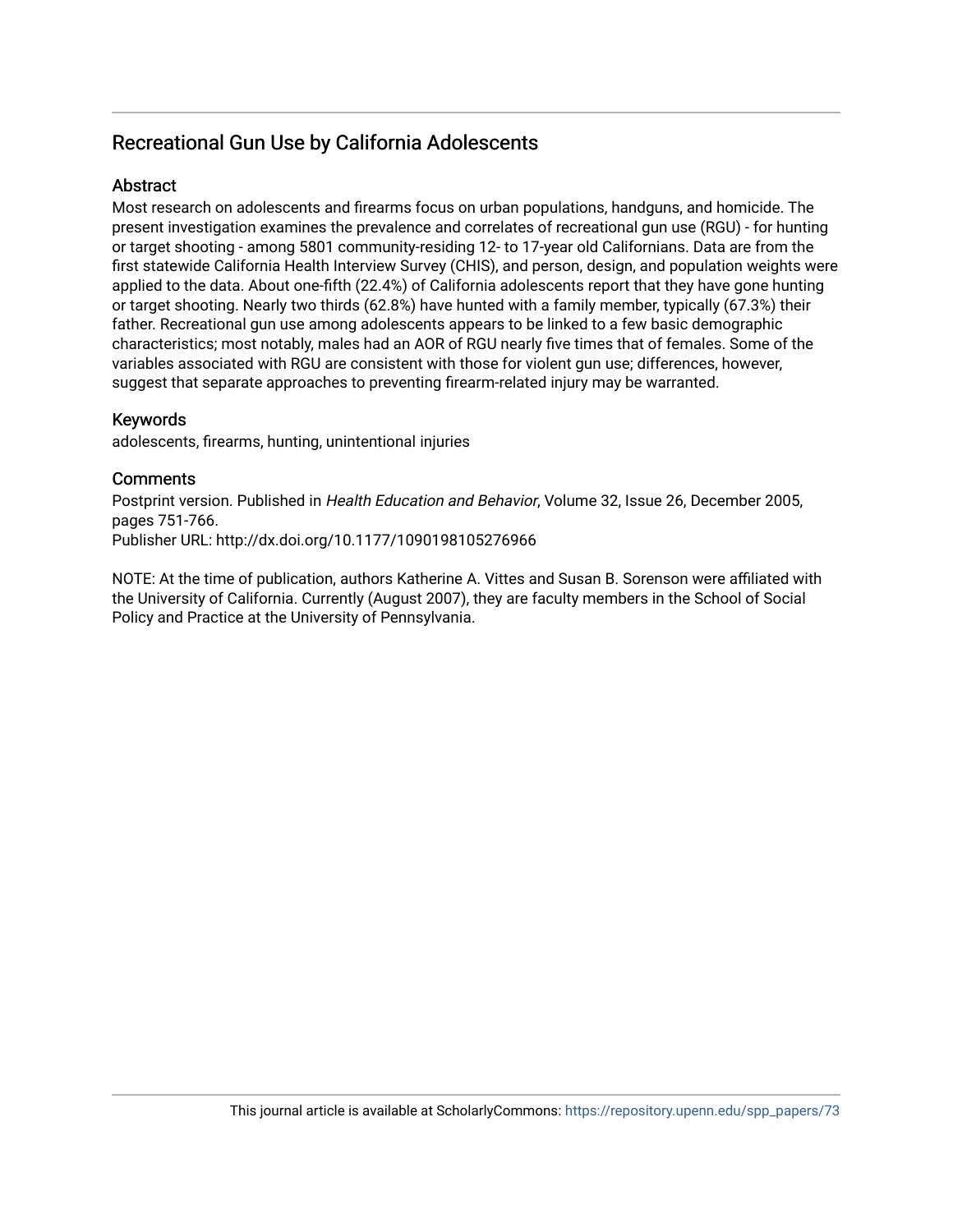Recreational gun use by California adolescents

Katherine A. Vittes, M.P.H., and Susan B. Sorenson, Ph.D.

School of Public Health

University of California, Los Angeles

Words: 149 abstract, 3157 text

Keywords: Adolescents, firearms, hunting, unintentional injuries

Running head: Recreational gun use

*Health Education and Behavior*, 225; 32:751-766.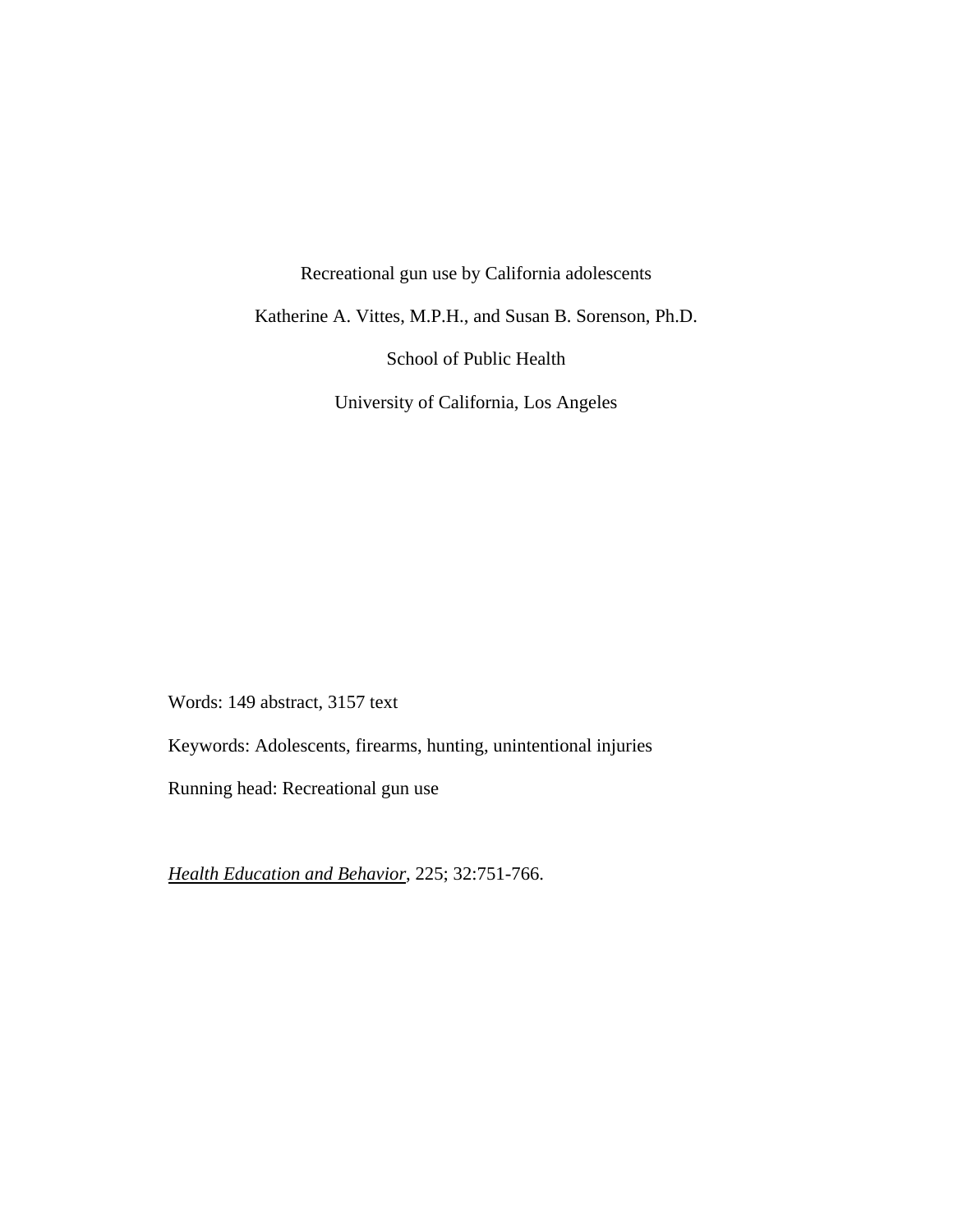## Abstract

Most research on adolescents and firearms focus on urban populations, handguns, and homicide. The present investigation examines the prevalence and correlates of recreational gun use (RGU) - for hunting or target shooting - among 5801 community-residing 12- to 17-year old Californians. Data are from the first statewide California Health Interview Survey (CHIS), and person, design, and population weights were applied to the data. About one-fifth (22.4%) of California adolescents report that they have gone hunting or target shooting. Nearly two thirds (62.8%) have hunted with a family member, typically (67.3%) their father. Recreational gun use among adolescents appears to be linked to a few basic demographic characteristics; most notably, males had an AOR of RGU nearly five times that of females. Some of the variables associated with RGU are consistent with those for violent gun use; differences, however, suggest that separate approaches to preventing firearm-related injury may be warranted.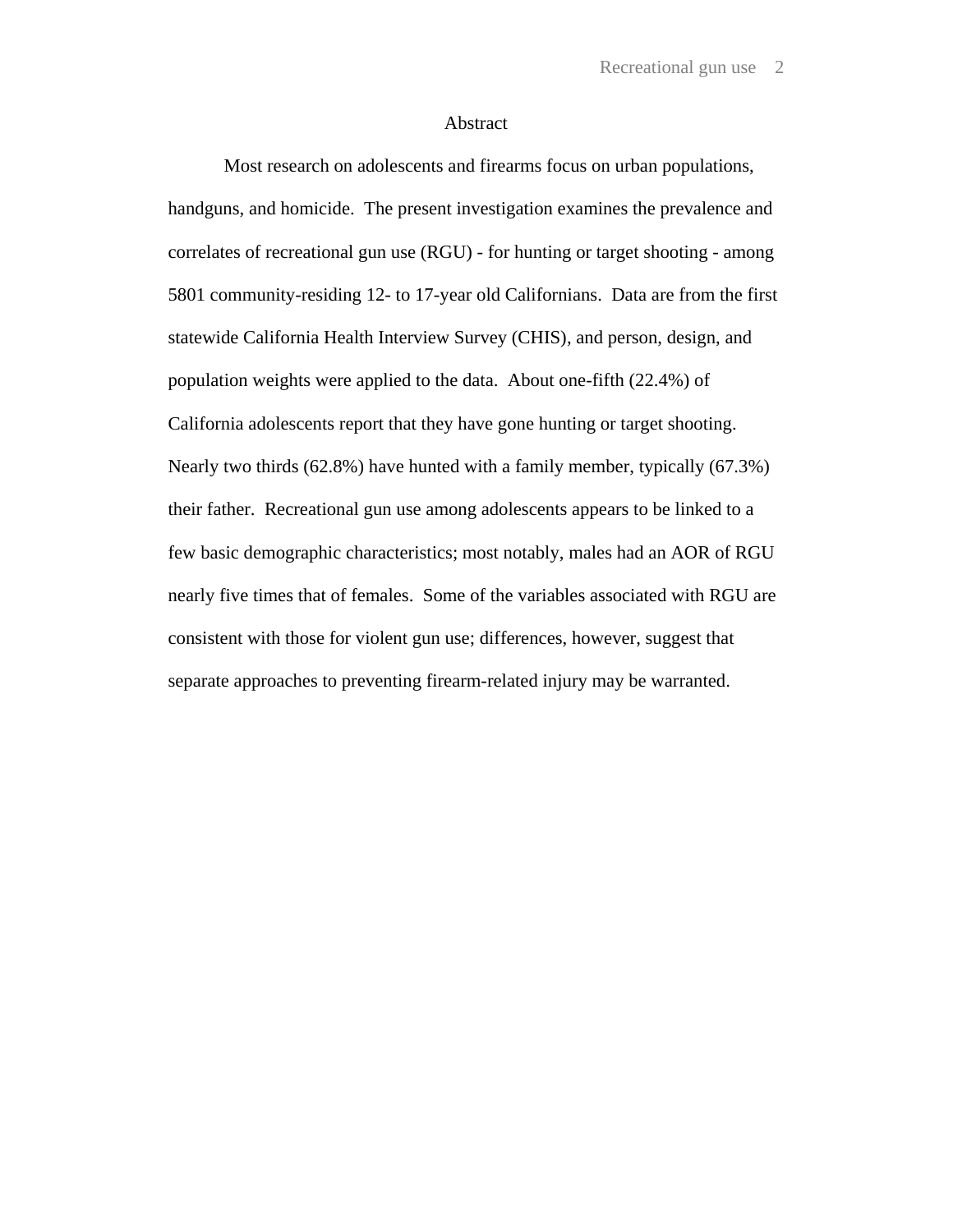Recreation is a common reason for owning a gun.<sup>1-3</sup> There were about 13 million active hunters in the United States in  $2001<sup>4</sup>$  Although research suggests that relatively few unintentional firearm deaths occur while hunting in the field,  $5-8$ a disproportionate number occur during hunting season,  $5, 6, 8\times10$  indicating that activities associated with hunting, such as cleaning, loading, and transporting a firearm, place a person at elevated risk.<sup>5, 8, 11</sup> Living in a home that contains a gun also appears to increase one's likelihood of being shot.<sup>12-17</sup> Moreover, because hunters and target shooters handle guns more often, they may be at higher risk for unintentional firearm injuries than persons who own a gun for protection.18

Long guns (i.e., rifles and shotguns) are used more often for recreation than handguns (i.e., pistols and revolvers).<sup>1</sup> Most hunting injuries from firearms [a](#page-4-0)re caused by shotguns<sup>19, a</sup> and shotgun injuries occur most frequently in rural settings.<sup>20</sup> In 2001, in the United States, shotguns, rifles, and handguns were involved in 44%, 44%, and 13% of the self-inflicted and 72%, 24%, and 1% of the two-party unintentional hunting-related shootings.<sup>19</sup> Shotguns are twice as lethal as handguns<sup>21, 22</sup> and shotgun injuries typically are more serious and result in longer hospitalizations than wounds from other types of firearms.<sup>20</sup>

 $\overline{a}$ 

<span id="page-4-0"></span>a The Hunting Incident Clearinghouse is a component of the International Hunter Education Association (IHEA). Affiliated with the International Association of Fish and Wildlife Agencies, IHEA "is the professional association for 67 state and provincial wildlife conservation agencies, and the 70,000 volunteer instructors who teach hunter education in North America." It is recognized as the primary source of information on hunter education and hunting accident statistics and is the only organization consolidating data on hunting casualties throughout North America.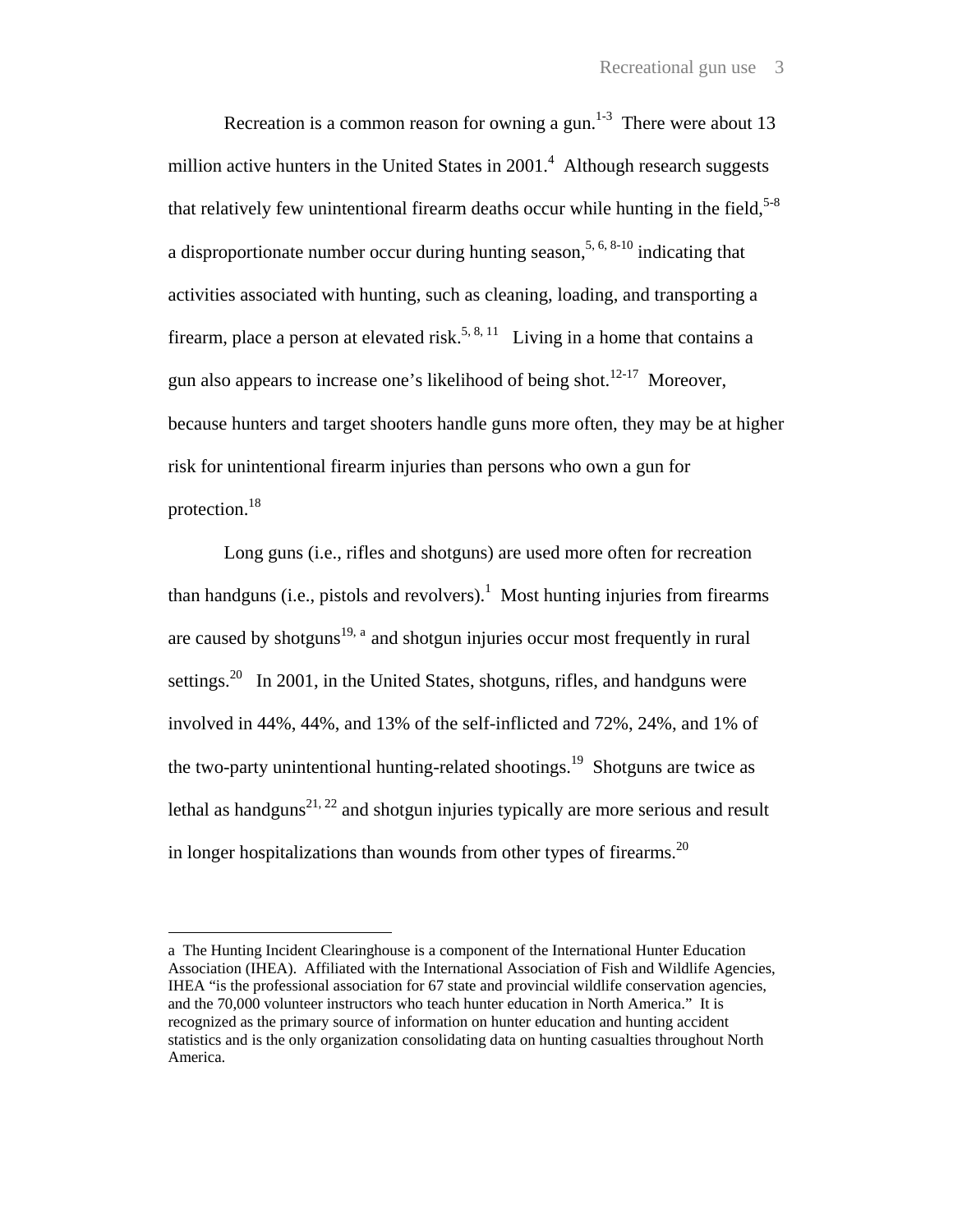Youth suffer a disproportionate share of unintentional gunshot injuries while hunting.<sup>10, 23</sup> In 2001, in the United States, 10- to 19-year olds incurred nearly one-third (31.1%) of the self-inflicted unintentional hunting-related gunshot injuries and were about one-fifth (19.3%) of the shooters in two-party incidents.<sup>19</sup> Young people have been targeted in campaigns to increase the population of U.S. hunters.<sup>24</sup> Although the number of adult hunters in California has declined in the last 10 years,<sup>4</sup> and resident license sales have dropped by about 17% (by over 56,000 licenses),<sup>25</sup> the number of licenses issued to persons less than 16 years old (i.e., junior licenses) has increased (Figure 1). In 2003, the California Department of Fish & Game sold over 25,000 junior hunting licenses, the highest number since  $1986$ <sup>25</sup> California has a lower proportion of hunters than other states. $4$ 

Data on recreational firearm use itself are limited. The U.S. Department of Fish and Wildlife, in collaboration with state and national conservation organizations, has conducted a national survey on fishing, hunting, and other wildlife-related recreation every five years since 1955. Unfortunately, estimates of the number of hunters less than 16-years old are unstable, as most are statelevel data that rely on small sample sizes. $4$  The peer-reviewed literature is limited as well: Studies are conducted in rural settings<sup>23, 26-29</sup> and tend to be dated.<sup>10, 23, 26,</sup>  $27, 30-33$  Several studies examine the relationship between hunting and firearm injuries in other countries,  $27, 33-37$  but given differences in the prevalence of gun ownership as well as in firearm-related legislation,  $38$  these studies are of limited relevance to U.S. settings. Thus, while the literature on violence and intentional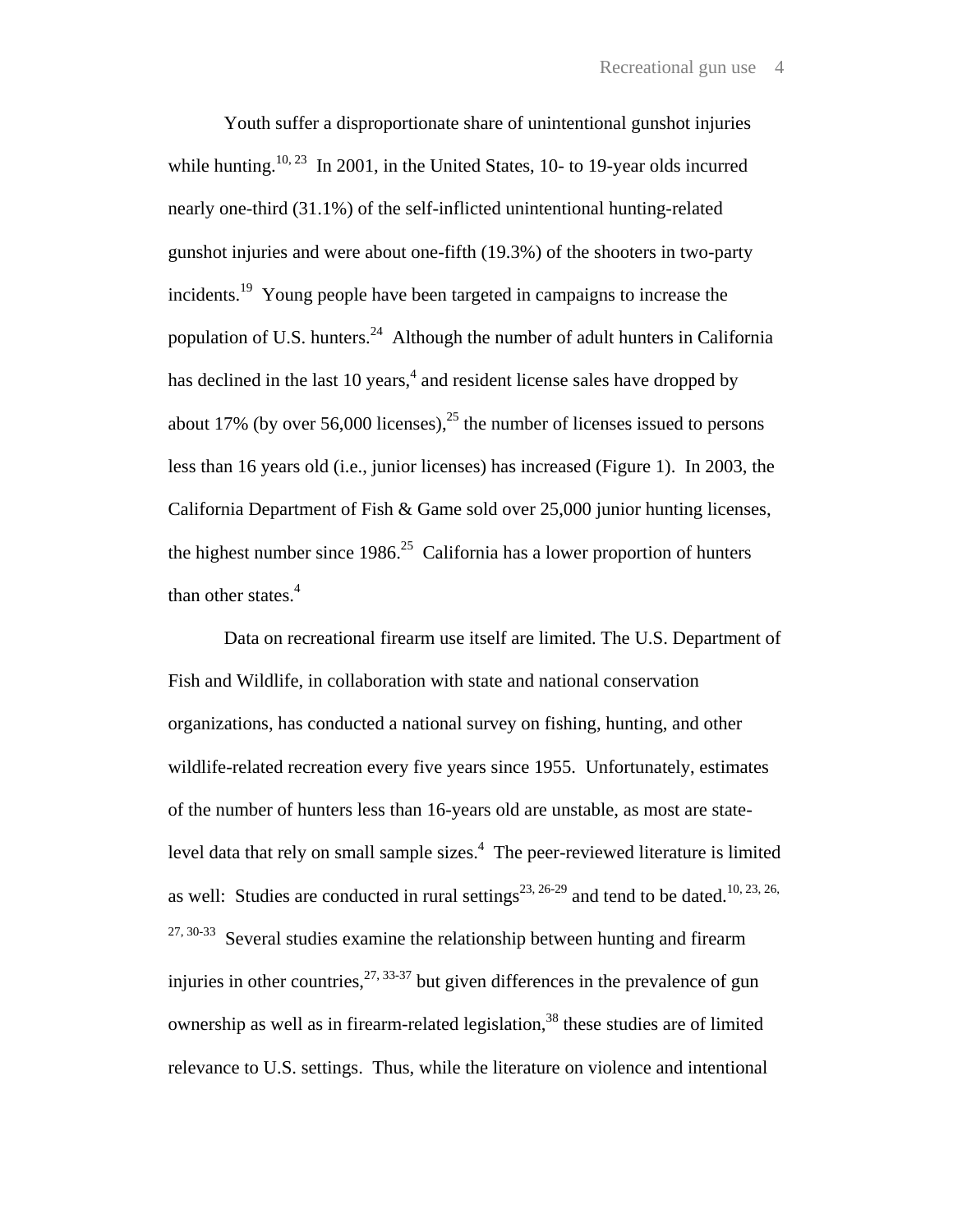gun injuries is increasing,  $39$  there remains a paucity of research on the use of firearms for recreation, particularly among adolescents and among those from urban locales.

This paper describes the prevalence and correlates of hunting and target shooting among a community-based sample of California adolescents and investigates the extent to which adolescent recreational gun users hunt and target shoot with family members. Please note that, in this manuscript, recreational gun use (RGU) refers to hunting and target shooting; when the term "hunting" is used, it refers specifically to hunting and does not include target shooting.

## Methods

## **Sample**

Data are drawn from the first California Health Interview Survey (CHIS), a statewide, random digit-dial, household telephone survey that collects healthrelated information from California residents. Respondents were sampled from each of California's 58 counties, yielding a geographically, ethnically, and culturally diverse sample of 55,428 households. The focus of this paper is the sample of 5,801 adolescents (12- to 17- year olds).

## Data collection

 Between November 2000 and October 2001, interviewers called each sampled household to speak with a randomly selected adult. The response rate for all adults, regardless of whether they had an adolescent, was  $37.7\%$ <sup>43</sup> When that adult was the parent or guardian of an adolescent who resided in the same household, the interviewer asked for permission to interview the adolescent.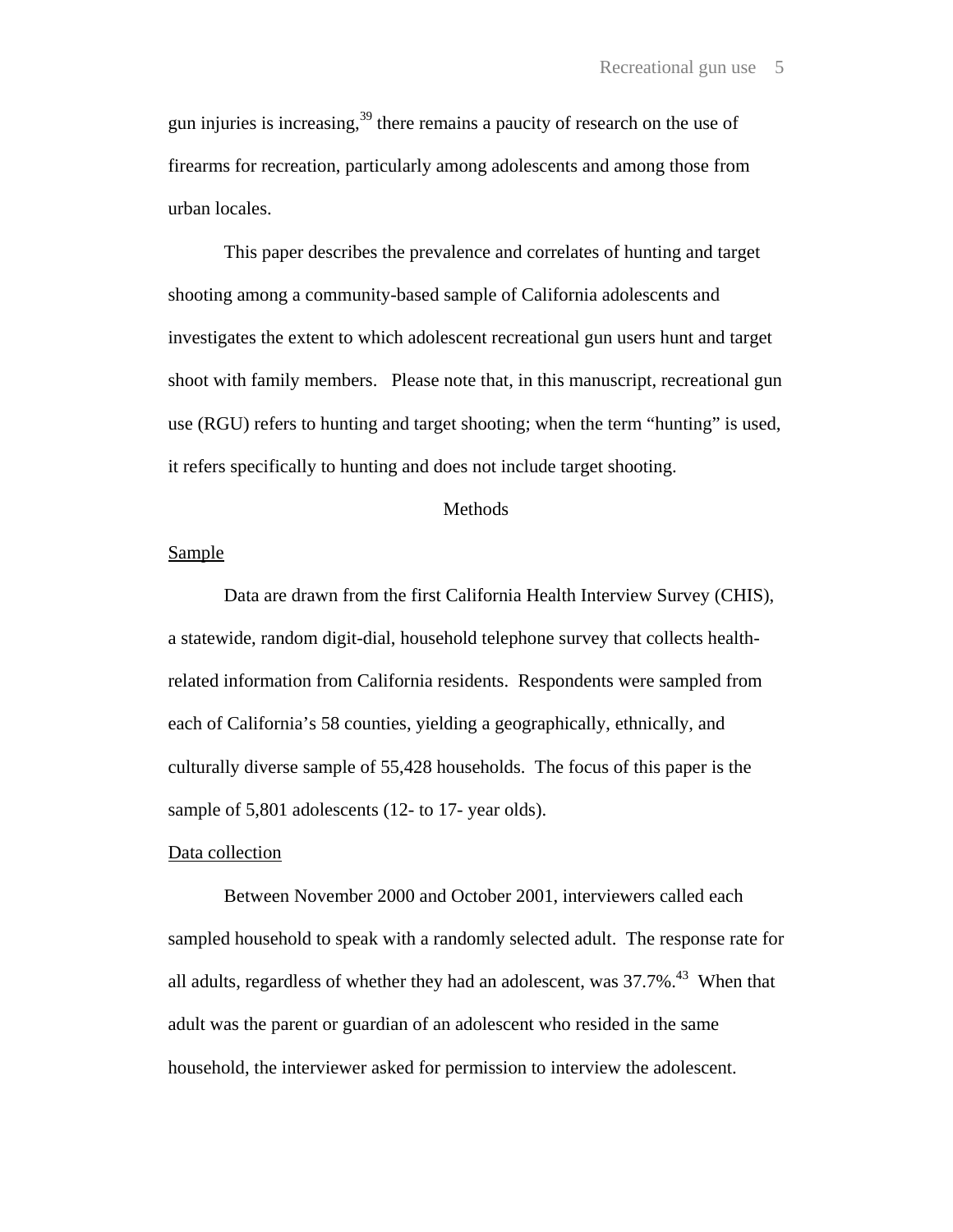When granted, the interviewer requested consent from the adolescent as well. Parents and guardians granted permission almost two-thirds  $(63.5%)$  of the time.<sup>40</sup> Most (84.5%) adolescents who were asked agreed to be interviewed. Because it is impossible to test whether the participating and nonparticipating adults were equally likely to have an adolescent in the household, a true response rate could not be determined.<sup>41</sup> When multiple adolescents were eligible to participate, one was randomly selected. Interviews were offered in English, Spanish, Chinese (Mandarin and Cantonese dialects), Khmer (Cambodian), Korean, and Vietnamese. Interviews with the adolescents lasted an average of 19 minutes. About 9% were conducted in a language other than English. The research was reviewed and approved by the UCLA Institutional Review Board.

#### Measures

To ascertain the prevalence of RGU, adolescents were asked: "Have you ever used a gun for hunting or target shooting?" Respondents who answered affirmatively were asked, "Have you ever gone hunting or shooting with a member of your family?" Of those who said yes, interviewers then asked: "Which members of your family have you ever gone hunting and shooting with?" The answer choices were father, mother, brother, sister, grandfather, and other family member; respondents were instructed to report all answers that applied.

Individual demographic data include gender, ethnicity (White, Black, Latino, Asian, and multi-ethnic/other), age (12- to 17-years old), citizenship (U.S. citizen vs. non-U.S. citizen), employment status (employed vs. unemployed during the school year and/or summer months), and school attendance (attends vs.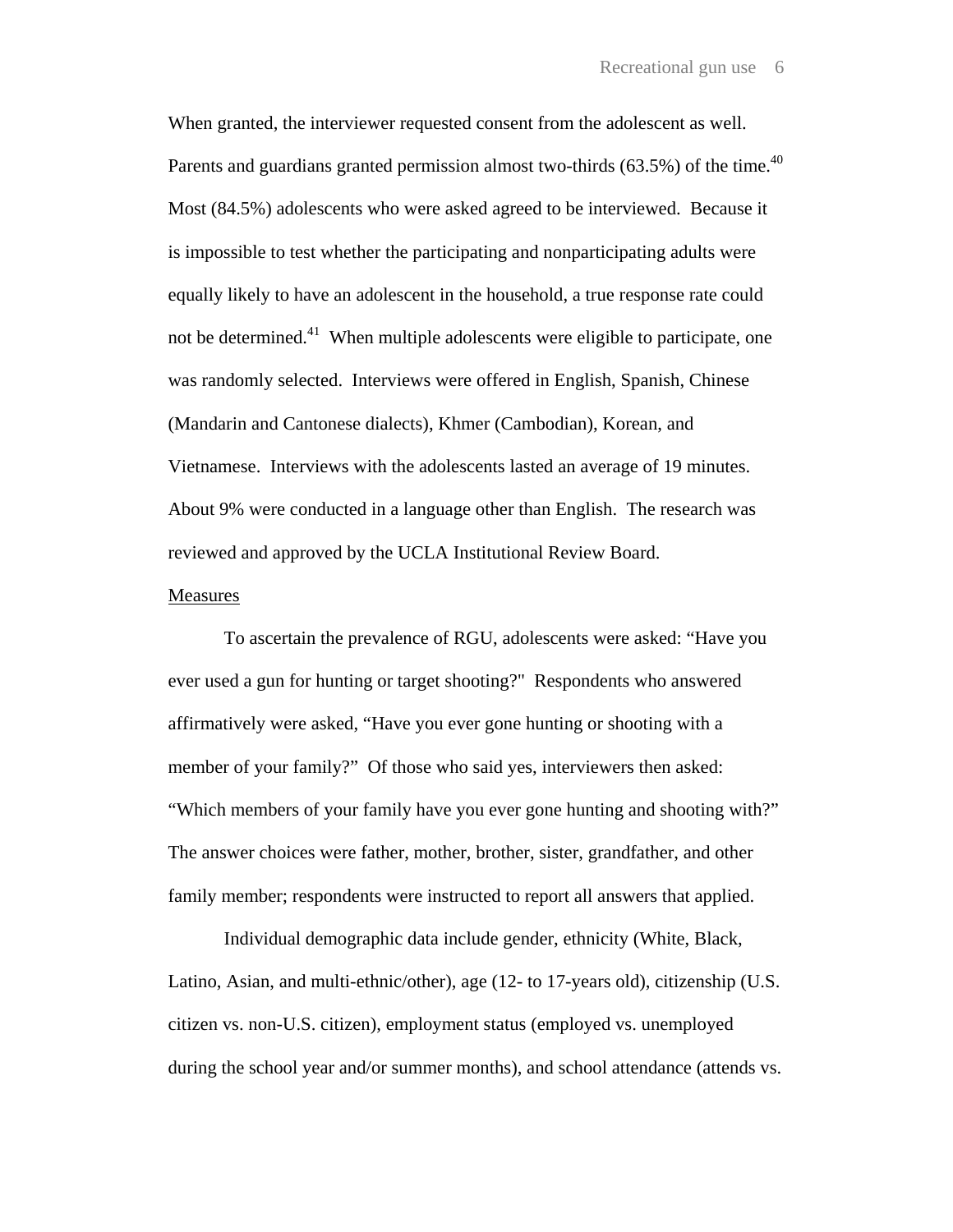does not attend school). Household demographic data (e.g., household size, household income, and parent's occupation) were obtained from the corresponding adult questionnaire. Percent of federal poverty level (FPL), calculated using household size and income,<sup> $42$ </sup> is used in these analyses as an indicator of socioeconomic status (SES). Locale (rural vs. urban) was assigned based on population density. In addition to demographic variables, adolescents were asked about firearms in their homes and whether they personally have a gun or guns.

## Statistical analyses

Person, design, and population weights were applied so findings are reasonable estimates for California adolescents living in households during the study period.<sup>43</sup> With the exception of ethnicity, age, and percent of federal poverty level, for which indicator variables were created, all variables were dichotomous.

Frequencies, cross-tabulations and  $\chi^2$  statistics were calculated to view the distribution of the data and to examine the relationship between each demographic, firearm exposure, and RGU variable. Standard diagnostic statistics were computed prior to running multivariate analyses.

To examine the correlates of RGU while holding other variables constant, a multiple logistic regression analysis was conducted in which RGU (the dependent variable) was regressed on all demographic and gun access variables. School attendance and SES were dropped after running the initial model because neither variable was significant at  $p \le 0.05$  and, when the model was run without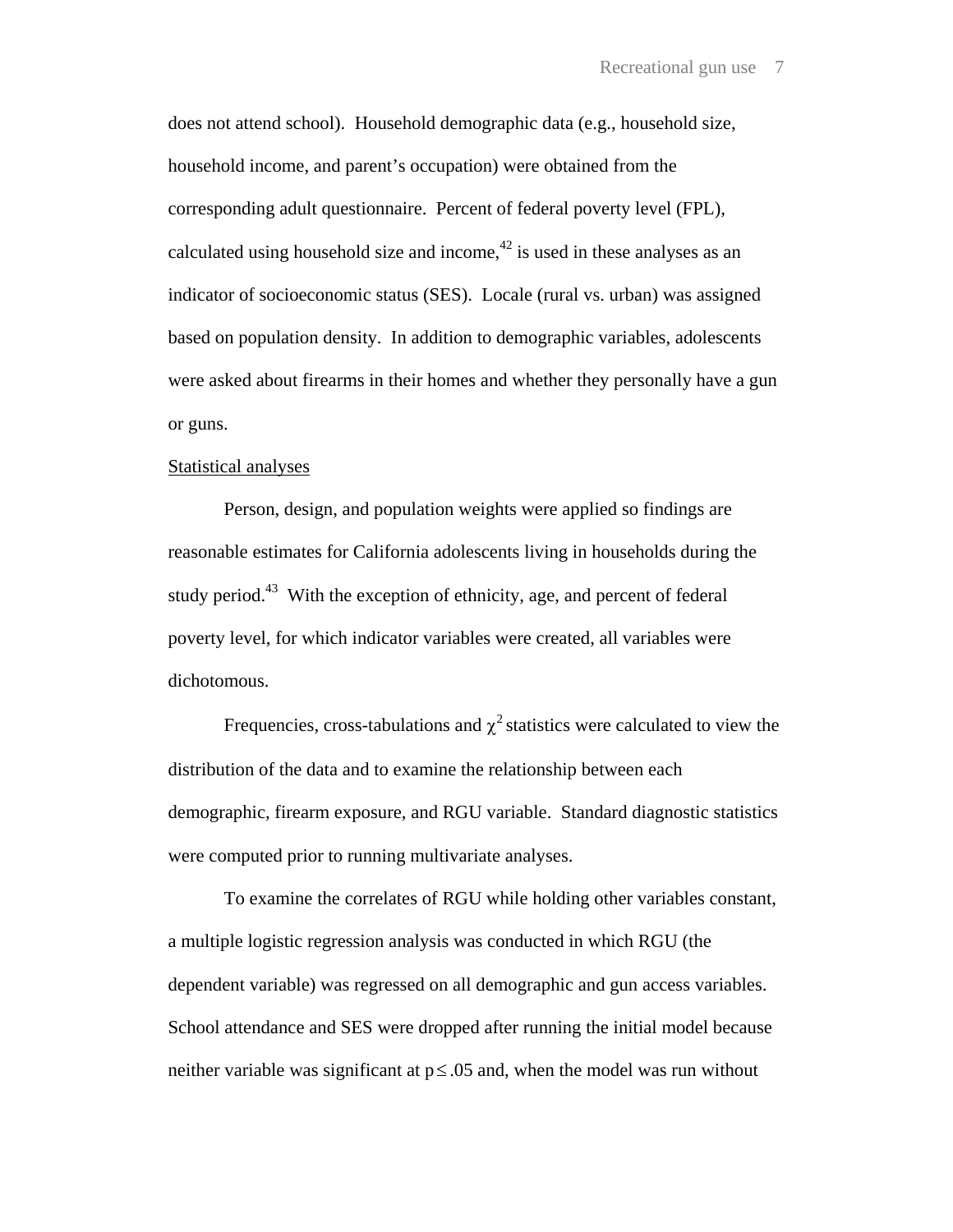school attendance and SES, estimates for the other predictors did not change appreciably. Multicollinearity among variables was assessed using variance inflation factors; all were within an acceptable range.<sup>44</sup> Statistics reported in the tables are not repeated in the text.

## Results

## Prevalence of recreational gun use

About one-fifth (22.4%) of California adolescents have used a firearm to hunt or target shoot. As shown in Table 1, recreational gun use (RGU) varied by most demographic characteristics including gender, ethnicity, age, nativity, employment, socioeconomic status, urbanization, and living in a home with or personally having a long gun or handgun.

A higher proportion of males than females and a higher proportion of White than non-White adolescents reported RGU. Reporting RGU in lower proportions were Latino (versus non-Latino), Black (versus non-Black), and Asian (versus non-Asian) adolescents. Moreover, as shown in Figure 2, nearly one-half of White males and one-fifth of White females reported RGU, much higher proportions than their ethnic minority peers.

A higher proportion of older adolescents (i.e., 16- and 17-year olds), U.S. citizens, wealthy adolescents (i.e., from families making at or above three times the federal poverty level), and rural-dwellers participated in RGU than younger adolescents, non-U.S. citizens, less wealthy adolescents, and urban dwellers. A lower proportion of 12- and 13- year olds and adolescents from families earning less than twice the federal poverty level reported RGU.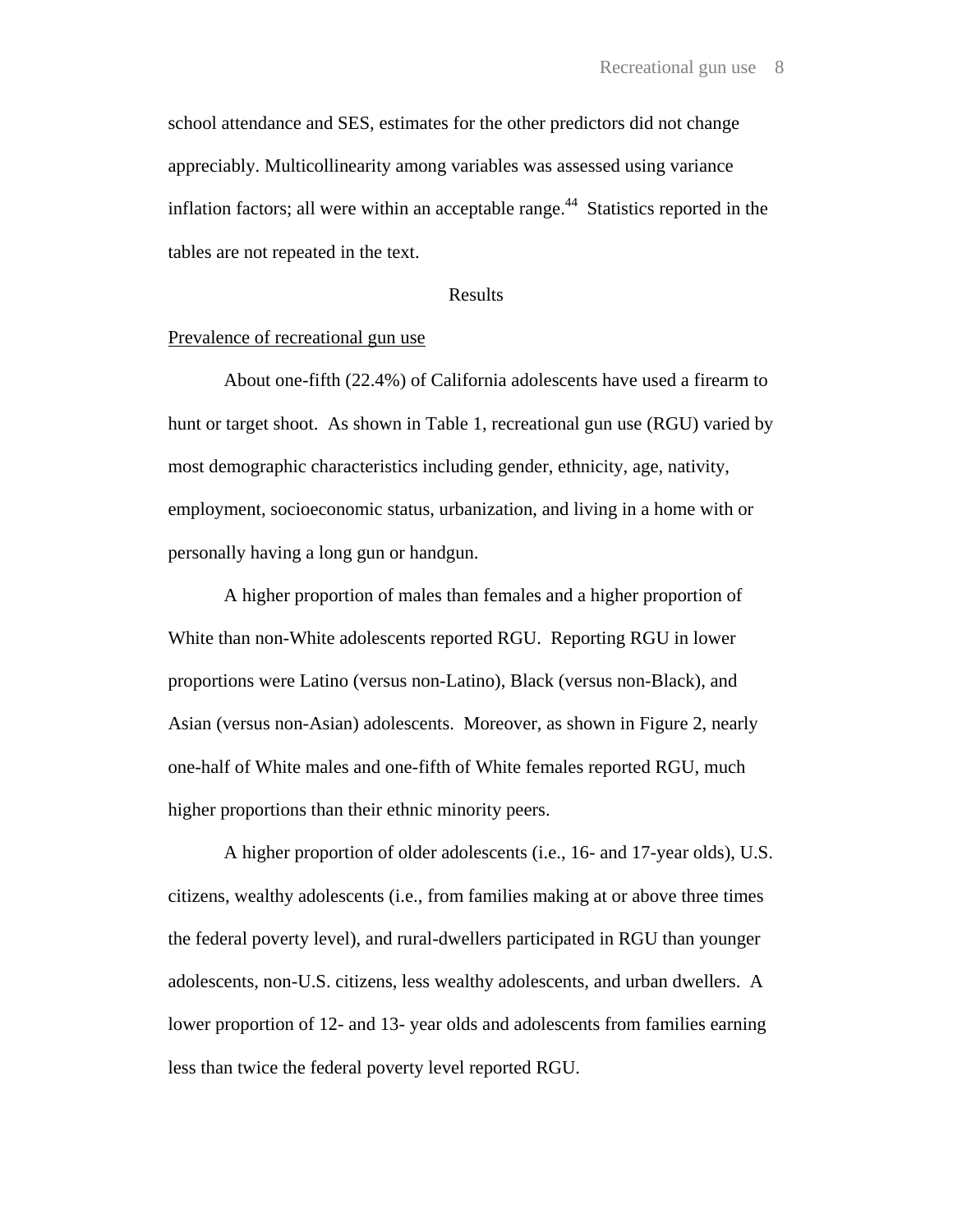The proportion of adolescents living in a home with and personally having a long gun or handgun was greater among hunters and target shooters. Moreover, nearly one-third (31.4%) of adolescents reporting RGU lived in a home with a long gun and slightly under one-quarter (23.7%) lived in a home with a handgun (compared with 8.0% and 5.9% of adolescents not reporting RGU). Likewise, a significantly higher proportion of adolescents reporting RGU, compared with adolescents not reporting RGU, had their own long gun (10.4% vs. 0.1%) and handgun (3.5% vs. 0.1%) (data not tabled).

## Recreational gun use with a family member

About three-fifths (62.8%) of recreational gun users reported hunting or shooting with a family member (Table 2). Of these adolescents, the highest proportion participated in RGU with their father (67.3%), followed by an "other family member" (42.6%), a brother (24.3%) a grandfather (15.1%), a mother (11.6%), and a sister (6.1%). Relatively few demographic characteristics were significantly associated with RGU with a family member: A higher proportion of females, Whites, adolescents living in a home with a handgun or long gun, or personally having a long gun (but not a handgun) participated in RGU with a family member. A lower proportion of Latino adolescents reported RGU with a family member compared with non-Latinos. Similarly, as shown in Table 2, few demographic attributes were significantly associated with RGU with a specific family member.

## Multivariate analysis: Correlates of recreational gun use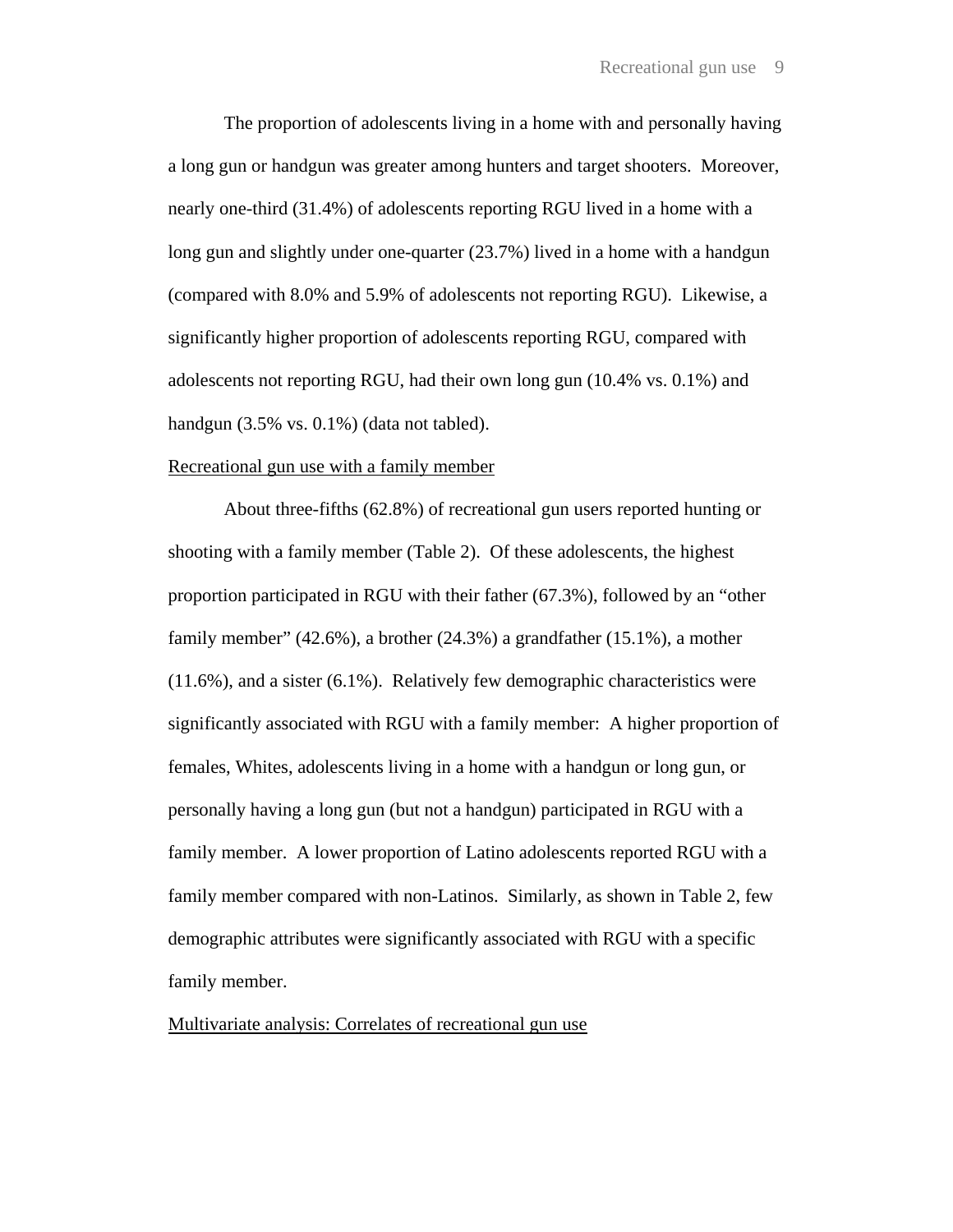After considering other variables, most personal demographic and gun ownership variables continued to be associated with RGU (Table 3). Male, White, employed, U.S. citizen, and rural adolescents had greater odds of RGU than female, non-White, unemployed, non-U.S. citizen, and urban adolescents, respectively, independent of other variables in the model. When controlling for all other variables, a positive, linear relationship between age and RGU indicated that for each one-year increase in age, the odds of reporting RGU increased by almost one third.

Living in a home with or personally having a firearm were significant predictors of RGU: Adolescents who lived in a home with a long gun or handgun had greater odds of reporting RGU compared with adolescents not living in a home with long gun or handgun. Independent of all other variables in the model, the largest odds multipliers were for adolescents who reported having their own long gun or handgun.

#### Discussion

A substantial minority of California adolescents has used a gun to hunt or target shoot. About one-third of those who hunt lives in a home with a rifle or shotgun and about one-quarter lives in a home with a handgun. One in ten California adolescents who report hunting or target shooting has his or her own long gun and, although fewer than 1% of all California adolescents own a handgun,<sup>41</sup> 3.5% of adolescent recreational gun users own a handgun. In sum, young California hunters and sports shooters have ready access to firearms.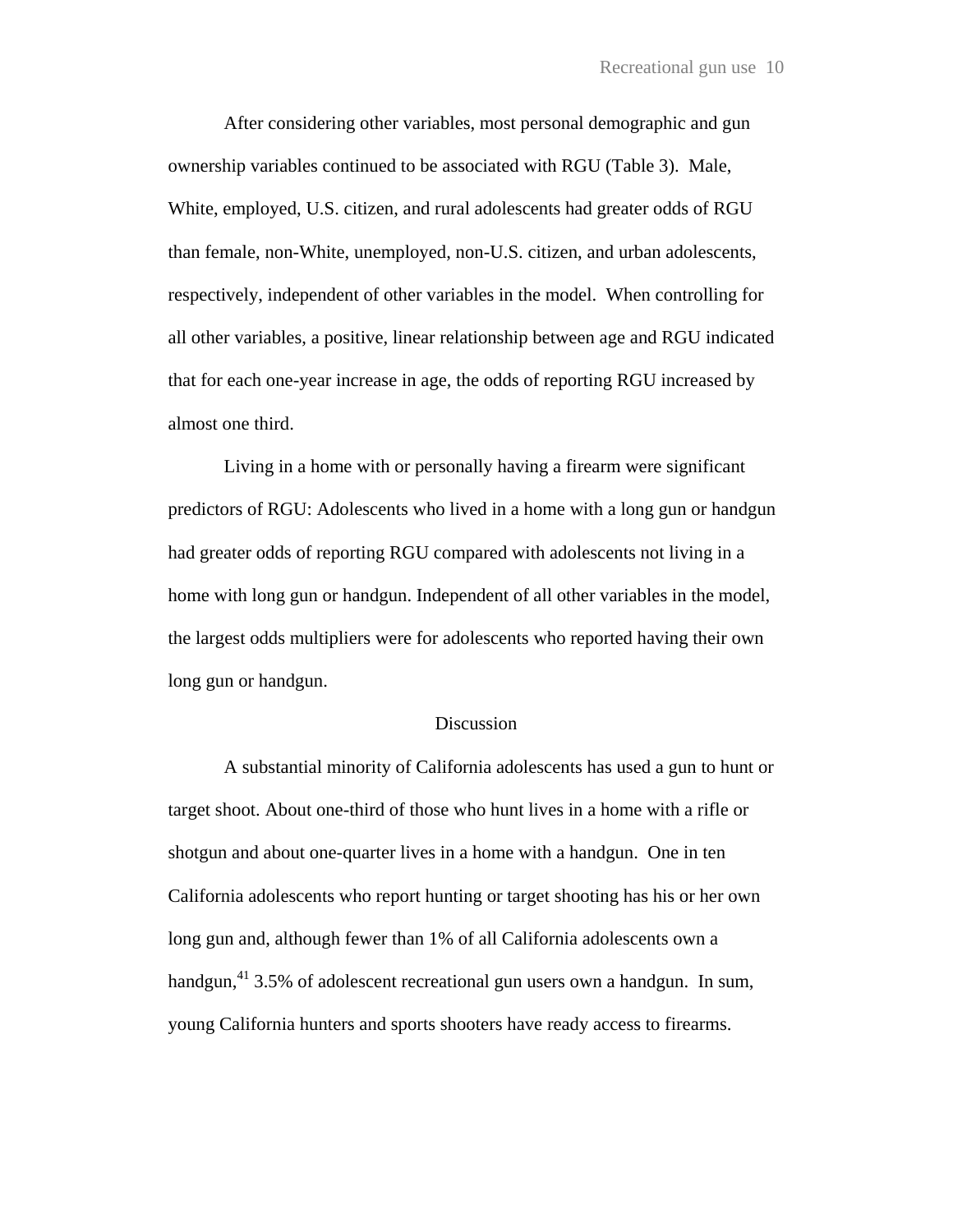Most adolescent recreational shooters in California, like adolescent hunters in Michigan<sup>34</sup> and adult hunters nationwide,<sup>4</sup> are male and White. Unlike self-protective gun users in urban areas,  $45$  however, recreational gun users are more often from rural locales and have long guns instead of handguns. If recreational and self-protective gun users are two distinct groups, the approaches that are successful in reducing firearm injuries in one may not meet similar success in the other. $26, 45$ 

Hunting is widely perceived as a tradition that is passed down through the generations by family members.<sup>31, 32</sup> Thus, it is not surprising that most adolescent hunters are accompanied by an older family member, typically the father. The tradition appears to be conveyed effectively: Adolescents who hunt with a family member are more inclined to continue hunting into adulthood.<sup>46</sup>

Although serving as a potential source of training and guidance, there is a downside to shooting with others. Most (69%) unintentional hunting shootings in the U.S. are two-party shootings.<sup>19</sup> In 37 U.S. states (including California), when a two-party hunting-related firearm death occurs, the shooter can be prosecuted.<sup>19</sup> The shooter is most often a friend or relative of the victim.<sup>10</sup>

## Strengths and Limitations

This large statewide survey of adolescents expands and updates the literature on adolescent health and related behavior by including youth who are from urban and rural locales, from traditionally under-represented minority groups, and culturally diverse households. Moreover, although studies have asked adolescents about weapon carrying,  $47$  ownership,  $48$  and exposure,  $48$  with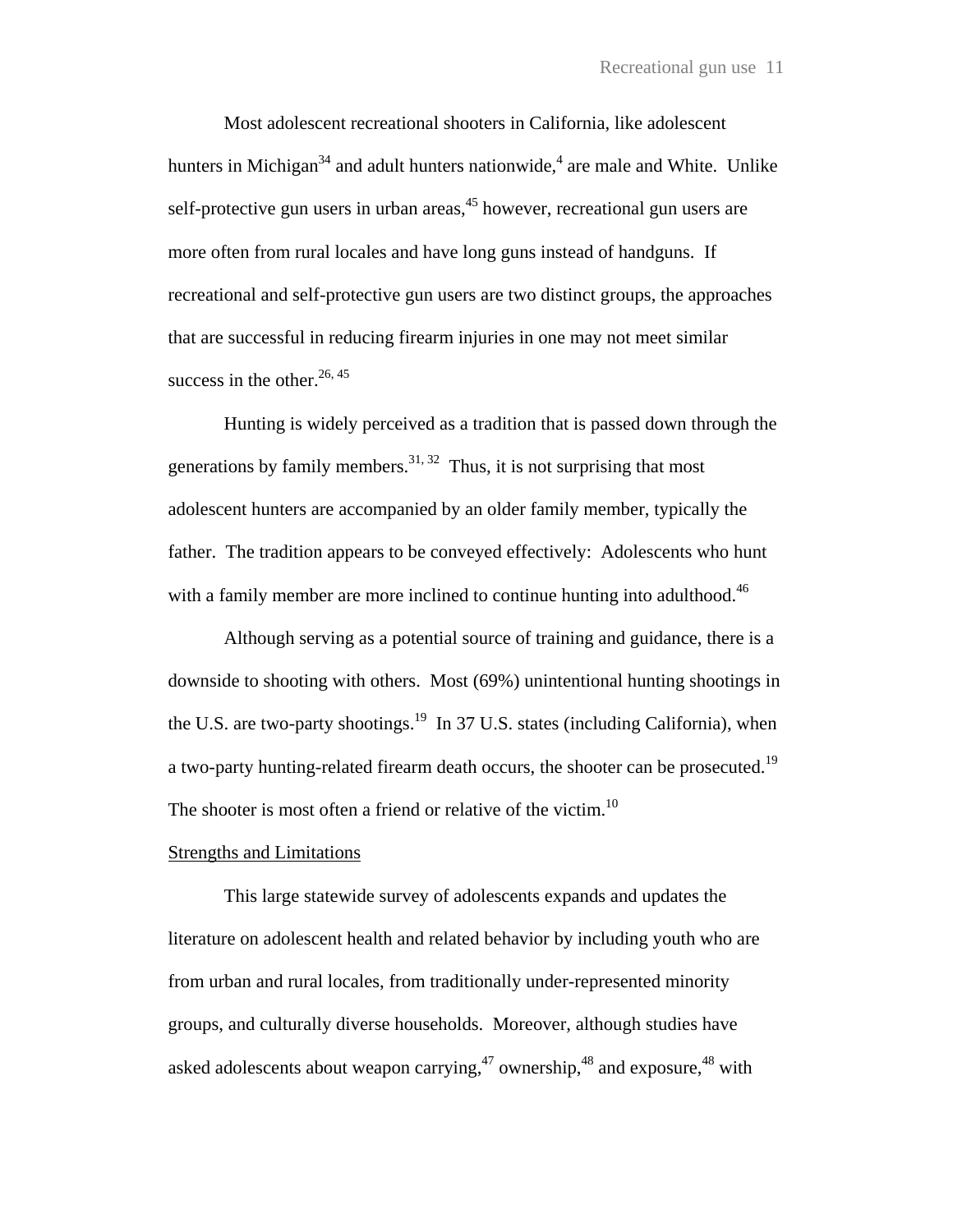only one exception,<sup>31</sup> questions about RGU have not previously been asked of a large representative sample of adolescents.

Five study limitations warrant mention. First, the question used to measure RGU did not separate hunting from target shooting; thus, the distribution of adolescent hunters and target shooters is unknown. One may assume that hunting carries greater risk if target shooting occurs only in a controlled setting such as a shooting range. However, target shooting also occurs in uncontrolled, unsupervised settings (e.g., shooters who "plink" call their practice target shooting). Second, the limitations of self-report data, which are widely known, apply to these data. That said, research indicates that survey responses to firearm questions appear to be valid measures of gun ownership.<sup>49, 50</sup> Given that most hunters are introduced to the sport when they were young,<sup>31</sup> one would expect similar proportions of adolescents and adults to report that they have hunted. Available data support such an assumption: According to the 2000 General Social Survey,  $51$  21.9% of U.S. adults have hunted, a proportion similar to our estimate of 22.4% of California adolescents. (We were unable to locate data regarding California adults' lifetime prevalence of hunting: the 1 year prevalence rate is roughly 1.0%.<sup>4</sup>) Nonetheless, questions regarding recreational gun use, albeit legal behavior, might be considered sensitive and, therefore, subject to bias. Third, some research suggests that unintentional firearm injuries, particularly in rural areas, are more common among young children.<sup>45</sup> These data are limited to adolescents 12- to 17- years old. Future research might consider unintentional hunting injuries among younger children. Fourth, this survey did not ask about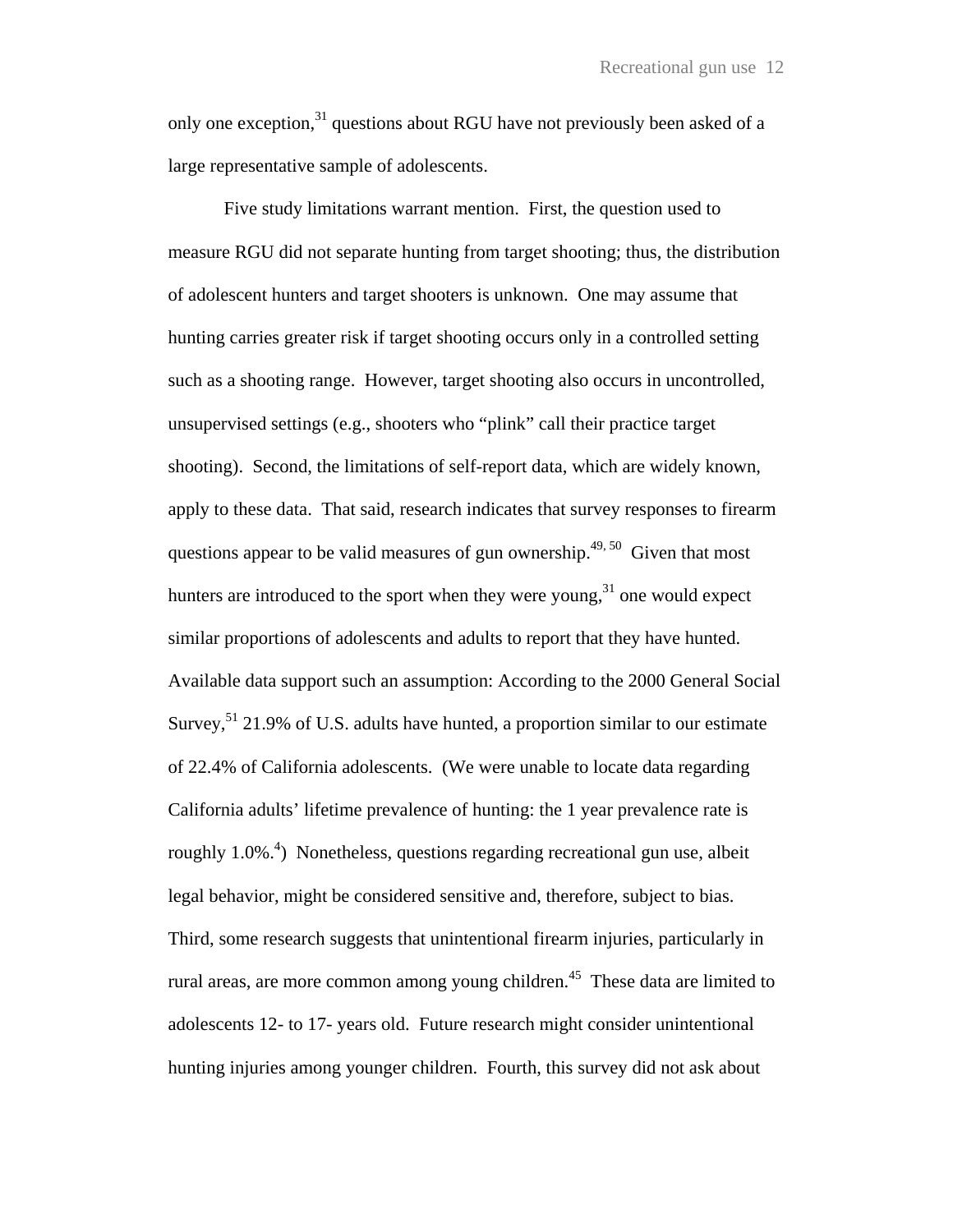behavioral risk factors such as individual safety practices that may be relevant to firearm injury risk.

Finally, the survey asked about whether the adolescent had ever gone hunting or target shooting. Information about frequency and duration of RGU was not ascertained and whether risk of injury varies with frequency and duration of RGU is not known. The case can be made that risk increases with increased gun use. It might also be argued, however, that, similar to new drivers who are at higher risk for motor vehicle accidents than more experienced drivers,  $52$ inexperienced hunters and target shooters are at greater risk because they are less familiar with safety practices. Further research is needed to assess this question. Implications for prevention

Adolescence is a developmental period marked by feelings of invulnerability. Risky behaviors are more likely to be practiced during adolescence than during other periods of the life span. For this reason, passive public health approaches based on engineering might be most effective for reducing hunting-related morbidity and mortality among adolescents. Many unintentional firearm injuries occur because the shooter did not think the gun was loaded.<sup>5, 9, 19, 53, 54</sup> A loaded chamber indicator, which indicates when there is a cartridge in the chamber of the gun much like a gasoline gauge on a motor vehicle, may prevent some unintentional shootings.<sup>5, 8, 18, 26, 53, 55</sup>

In addition, unintentional hunting injuries may be reduced by education efforts, however, the data are inconclusive. About 14% of unintentional hunting shootings are thought to occur because of carelessness.<sup>19</sup> An additional 7% result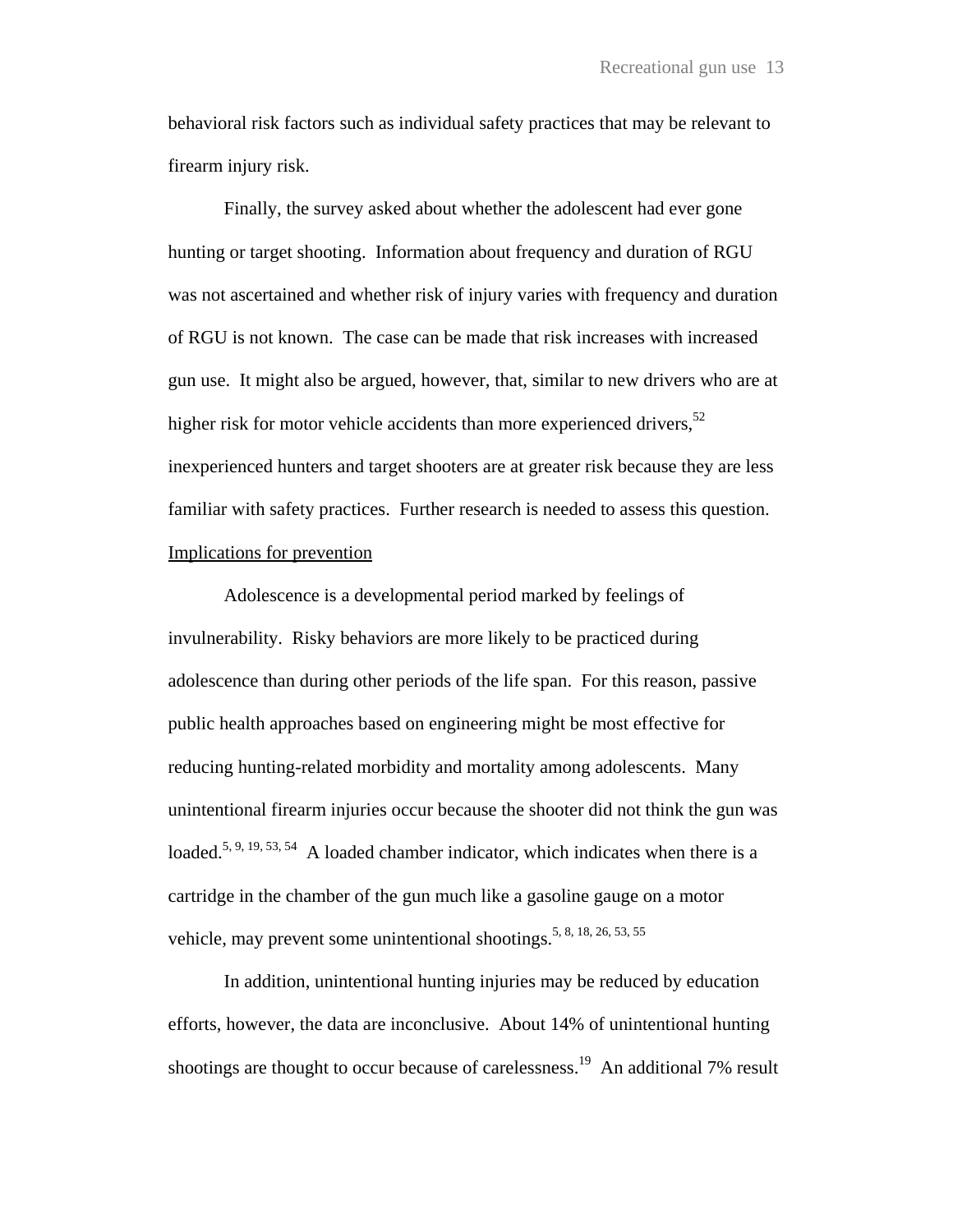from basic safety violations such as running with a loaded firearm.<sup>19</sup> With the exception of Alaska and Louisiana, state law mandates safety training for hunting license holders.<sup>56</sup> Moreover, although a Denmark study found that mandatory hunter education training resulted in a 50% decrease in hunting-related unintentional firearm injuries,  $37$  to our knowledge, there are no empirical evaluations of similar efforts in the U.S. Widely-used efforts that rely solely on behavior change, including efforts to train children to stay away from guns, have been found to be of limited benefit and, in some cases, may even be detrimental.57-62 Thus, hunter safety education in the U.S. merits further evaluation.

On the other hand, adolescent hunters often learn from an adult family member. Because children often adopt the behavior of their parents and caregivers, safety measures used by adults likely will influence young hunters. In practice, firearm injury prevention approaches that focus on education of hunters of all ages or even just adults, assuming the adult can and does transmit the knowledge and skill to the adolescent, might be useful.

Gun stores that sell ammunition and hunting supplies, as well as firearms, constitute a possible intervention point. Educational materials and programs could be instituted at such stores. Doing so, however, is not likely to work for adolescents directly because the purchase of firearms and ammunition is limited, largely, to persons who have reached legal age. An alternative intervention point might be hunting license renewal. As noted previously, almost all states mandate safety training for persons who hold a hunting license. However, in many states,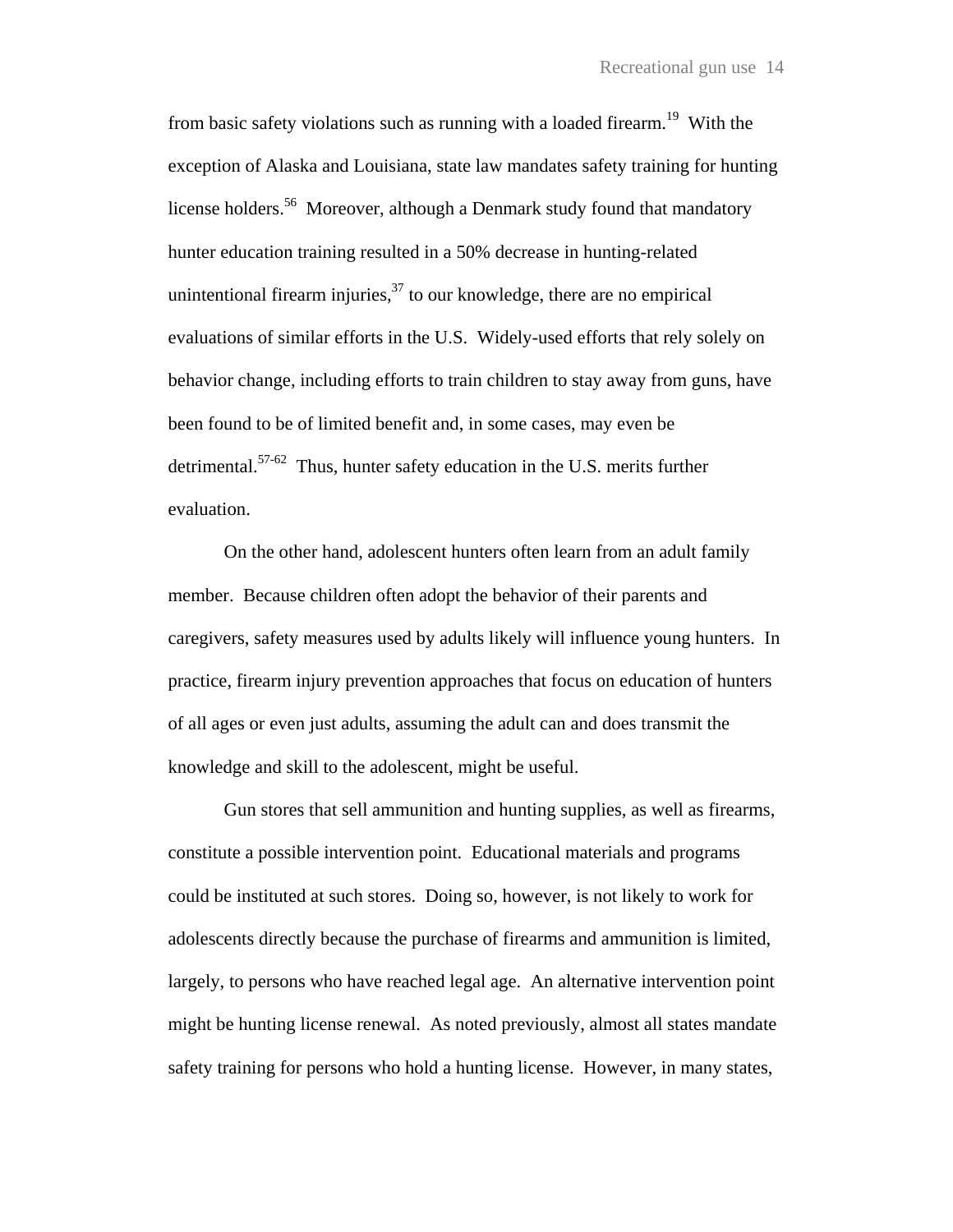including California, hunter education is required only for persons who have not previously held a hunting license.<sup>63</sup> License renewals present an opportunity to reinforce safety knowledge and awareness among all licensed hunters. Although there are penalties for hunting without a license, the proportion of hunters who obtain and renew licenses is unknown.

As noted previously, hunting with another also presents risk. A common cause of two-party hunting incidents is when a fellow hunter is mistaken for game.<sup>19</sup> "Hunter Orange" laws, currently in effect in 39 states (California is not among them),<sup>56</sup> may be effective in preventing some of these shootings. Such laws require hunters to wear a bright orange item of clothing while in the field. An evaluation of the North Carolina "hunter orange" law found that it reduced two-party hunting injuries, about one-fifth of which occur because a hunter is mistaken for game. $64$  In 88% of two-party hunting incidents in California, the shooter was not wearing hunter orange. Adoption of a "Hunter Orange" law in California might reduce two-party unintentional hunting shootings. As with other types of injuries, however, it is likely that unintentional firearm hunting injuries will be most responsive to some combination of regulation, education, and legislation.

## **Conclusion**

Certain populations receive less research attention than others, and firearm injury prevention research is no exception. Firearm injury research may be heavily influenced by gunshot wounds that occur in urban locales,<sup>45</sup> where most firearm fatalities are suicides or homicides committed with a handgun. Evidence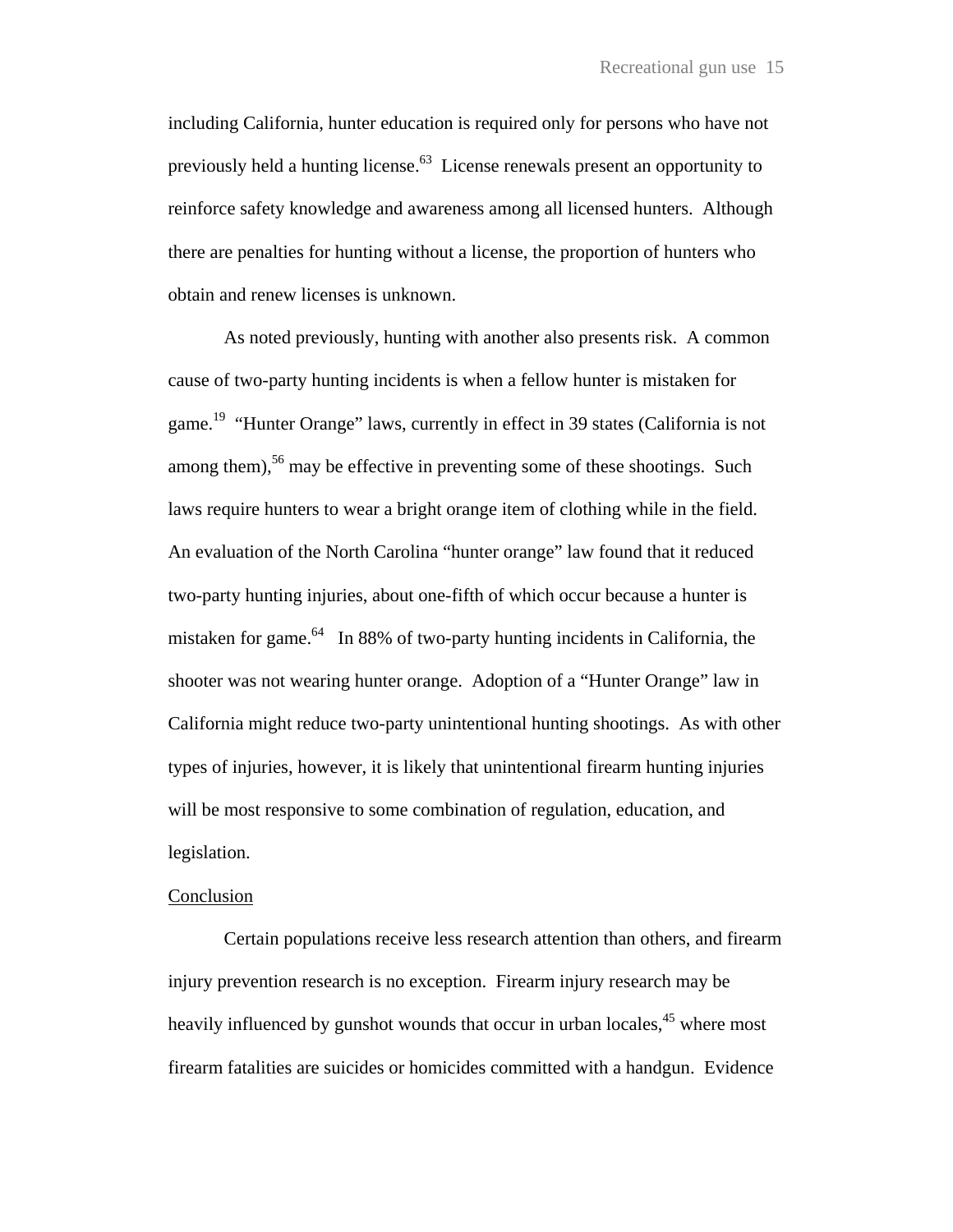suggests that injuries associated with the use of guns for recreation disproportionately harm rural youth. Moreover, hunters from rural areas are less likely than those from urban areas to stop hunting over time.<sup>31</sup> To better understand and prevent hunting-related firearm injuries, more detailed information about the prevalence and nature of the exposure is needed.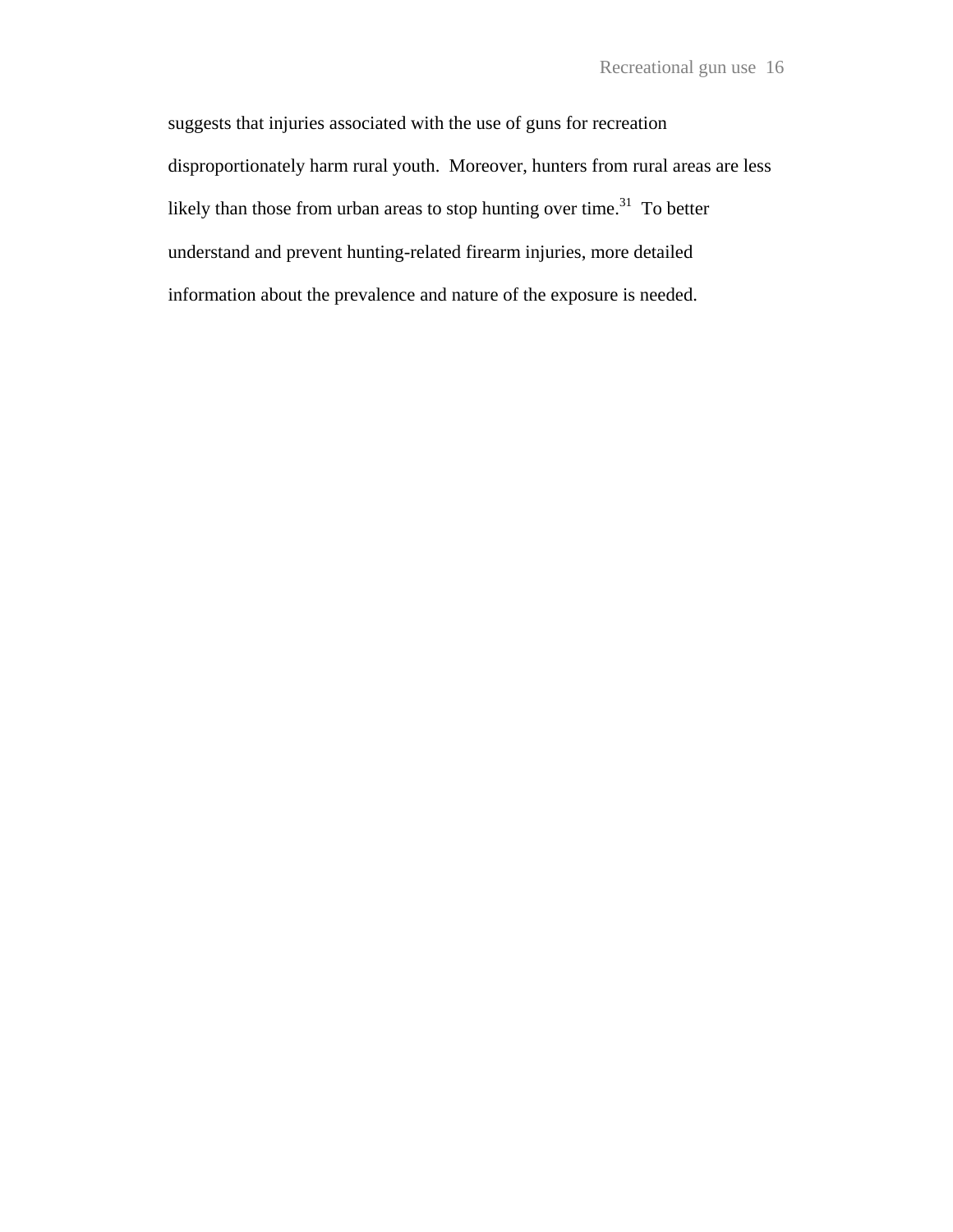#### References

- 1. Cook PJ, Ludwig J: Guns in America: National survey on private ownership and use, in, Washington DC, U.S. Department of Justice, National Institute of Justice, 1997
- 2. Cunningham PB, Henggeler SW, Limber SP, Melton GB, Nation MA: Patterns and correlates of gun ownership among nonmetropolitan and rural middle school students. *Journal of Clinical Child Psychology* 29:432-442, 2000
- 3. Senturia YD, Christoffel KK, Donovan D: Children's household exposure to guns- A pediatric practice-based survey. *Pediatrics* 93:469-475, 1994
- 4. 2001 National Survey of Fishing, Hunting, and Wildlife-Associated Recreation, California. U.S. Department of the Interior, Fish and Wildlife Service, U.S. Department of Commerce, U.S. Census Bureau. 2003 Available at: http://www.census.gov/prod/2002pubs/fhw01-ca.pdf Accessed April 23, 2003
- 5. Cherry D, Runyan C, Butts J: A population based study of unintentional firearm fatalities. *Injury Prevention* 7:62-65, 2001
- 6. Copeland AR: Accidental death by gunshot wound--fact or fiction. *Forensic Science International* 26:25-32, 1984
- 7. Grossman DC, Reay DT, Baker SA: Self-inflicted and unintentional firearm injuries among children and adolescents: the source of the firearm. *Archives of Pediatrics & Adolescent Medicine* 153:875-878, 1999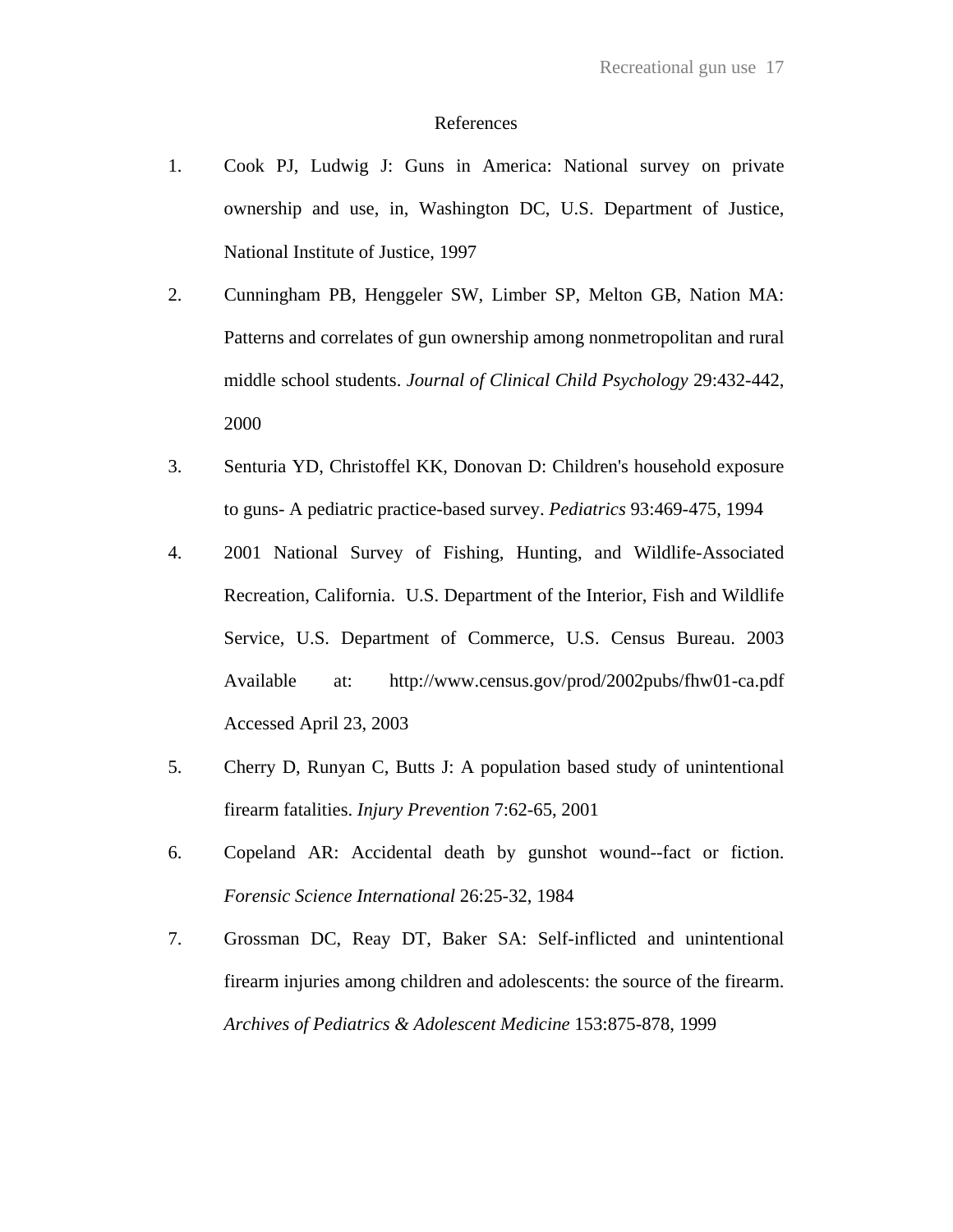- 8. Wintemute GJ, Kraus JF, Teret SP, Wright MA: Unintentional firearm deaths in California. *Journal of Trauma* 29:457-461, 1989
- 9. Harruff R: So-called accidental firearm fatalities in children and teenagers in Tennessee, 1961-1988. *American Journal of Forensic Medicine & Pathology* 13:290-298, 1992
- 10. Morrow PL, Hudson P: Accidental firearm fatalities in North Carolina, 1976-80. *American Journal of Public Health* 76:1120-1123, 1986
- 11. Sinauer N, Annest JL, Mercy JA: Unintentional, nonfatal firearm-related injuries. A preventable public health burden. *Journal of the American Medical Association* 275:1740-1743, 1996
- 12. Kellermann AL, Rivara FP, Rushforth NB, Banton JG, Reay DT, Francisco JT, Locci AB, Prodzinski J, Hackman BB, Somes G: Gun ownership as a risk factor for homicide in the home. *New England Journal of Medicine* 329:1084-1091, 1993
- 13. Kellermann AL, Rivara FP, Somes G, Reay DT: Suicide in the home in relation to gun ownership. *New England Journal of Medicine* 327:467- 472, 1992
- 14. Kleck G, Hogan M: National case-control study of homicide offending and gun ownership. *Social Problems* 46:275-293, 1999
- 15. Miller M, Azrael D, Hemenway D: Household firearm ownership and suicide rates in the United States. *Epidemiology* 13:517-524, 2002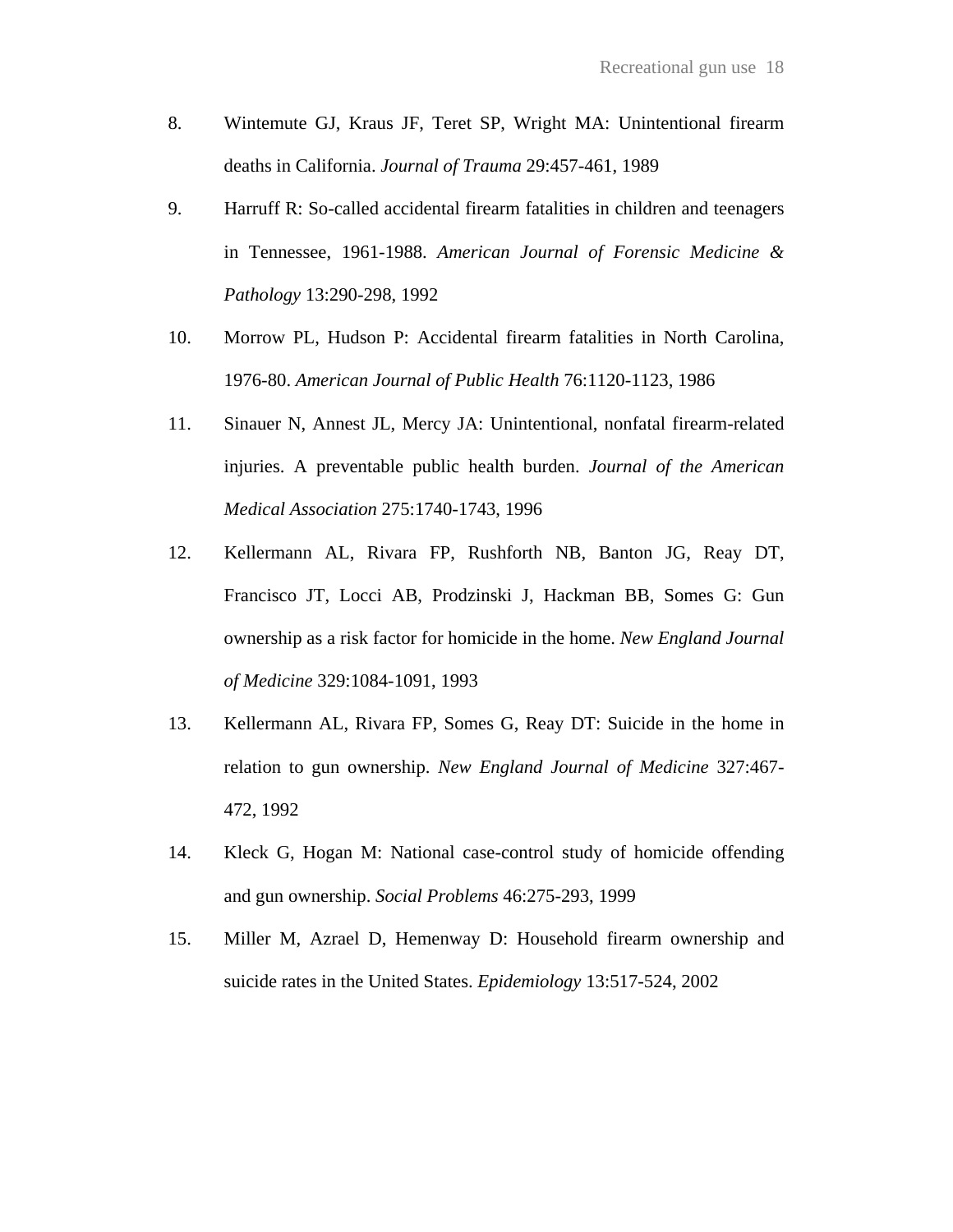- 16. Wiebe DJ: Homicide and suicide risks associated with firearms in the home: A national case-control study. *Annals of Emergency Medicine* 41:771-782, 2003
- 17. Wiebe DJ: Firearms in US homes as a risk factor for unintentional gunshot fatality. *Accident Analysis and Prevention* 883:1-6, 2003
- 18. Frattaroli S, Webster D, Teret S: Unintentional gun injuries, firearm design, and prevention: What we know, what we need to know, and what can be done. *Journal of Urban Health* 79:49-59, 2002
- 19. 2001 US Incident Summary. Hunting Incident Clearinghouse. International Hunter Education Association. Available at: http://www.ihea.com/idb2001/index.php?state=USSUMMARY Accessed August 22, 2003
- 20. Sing RF, Branas CC, MacKenzie EJ, Schwab CW: Geographic variation in serious nonfatal firearm injuries in Pennsylvania. *Journal of Trauma* 43:825-830, 1997
- 21. Bartlett C: Clinical update: Gunshot wound ballistics. *Clinical Orthopaedics and Related Research* 1:28–57, 2003
- 22. Sherman R, Parrish R: The management of shotgun injuries: A review of 152 cases. *Journal of Trauma* 3:76–86, 1963
- 23. Cole T, Patetta M: Hunting firearm injuries, North Carolina. *American Journal of Public Health* 78:1585-1586, 1988
- 24. DiCamillo JA, Schaefer JM: Internet program impacts youth interest in hunting. *Wildlife Society Bulletin* 28:1077-1085, 2000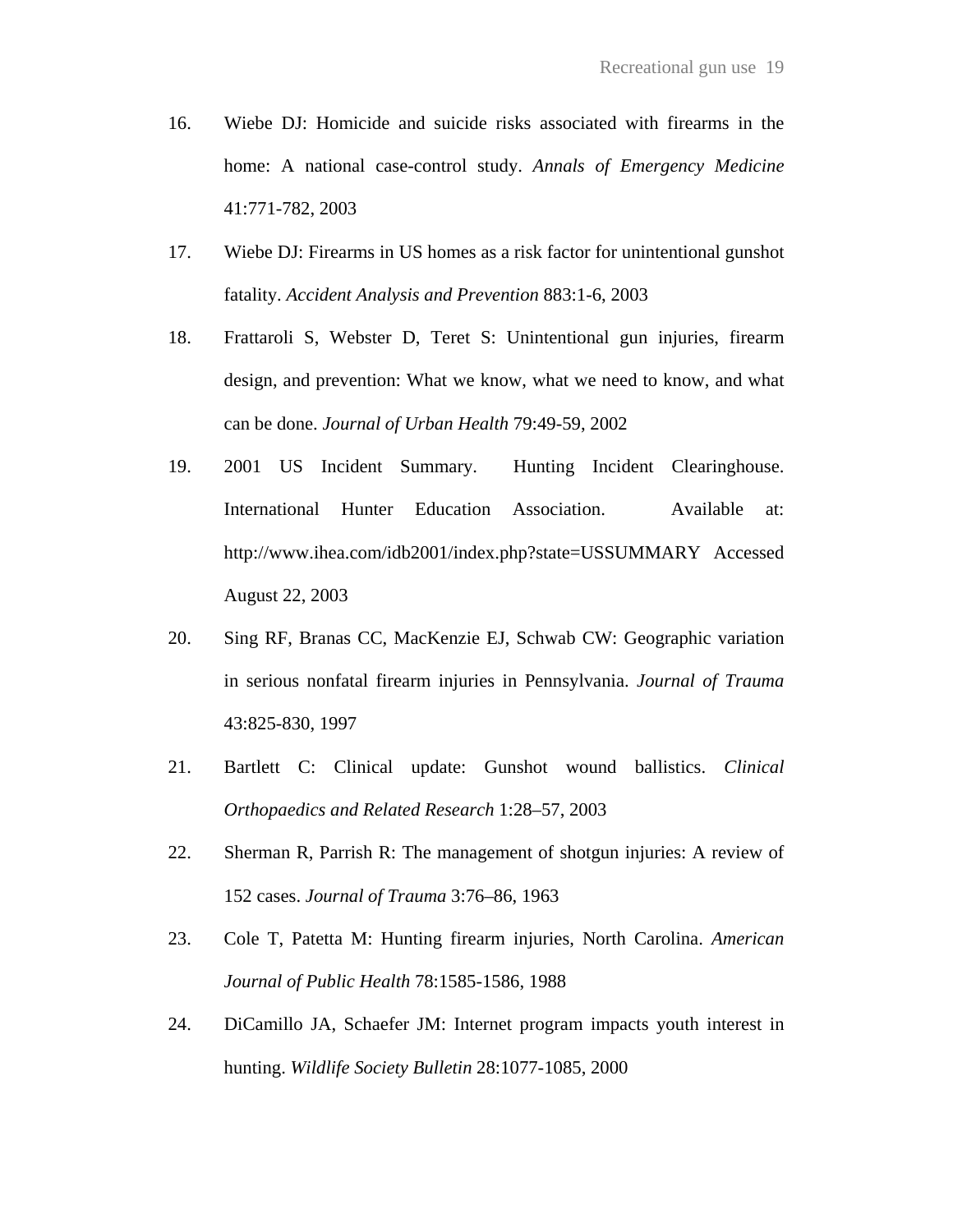- 25. Hunting statistics by item sold. California Department of Fish and Game. Available at: http://www.dfg.ca.gov/licensing/pdffiles/h\_items\_10yr.pdf Accessed: April 20, 2004
- 26. Carter GL: Accidental firearm fatalities and injuries among recreational hunters. *Annals of Emergency Medicine* 18:406-409, 1989
- 27. Huiras CM, Cogbill TH, Strutt PJ: Hunting-related injuries. *Wisconsin Medical Journal* 89:573-576, 1990
- 28. Karger B: Differentiation of hunting accident and suicide with rifles [abstract]. *Versicherungsmedizin* 48:11-15, 1996
- 29. Livingston MM, Lee MW: Attitudes toward firearms and reasons for firearm ownership among nonurban youth: Salience of sex and race. *Psychological Reports* 71:576-578, 1992
- 30. Applegate J: A change in the age structure of new hunters in New Jersey. *Journal of Wildlife Management* 46:490-492, 1982
- 31. Langenau E, Mellon P: Characteristics and behaviors of Michigan 12 year-old to 18-year-old hunters. *Journal of Wildlife Management* 44:69- 78, 1980
- 32. Lizotte AJ, Bordua DJ, White CS: Firearms ownership for sport and protection - 2 not so divergent models. *American Sociological Review* 46:499-503, 1981
- 33. Örnehult L, Eriksson A: Accidental firearm fatalities during hunting. *American Journal of Forensic Medicine & Pathology* 8:112–119, 1987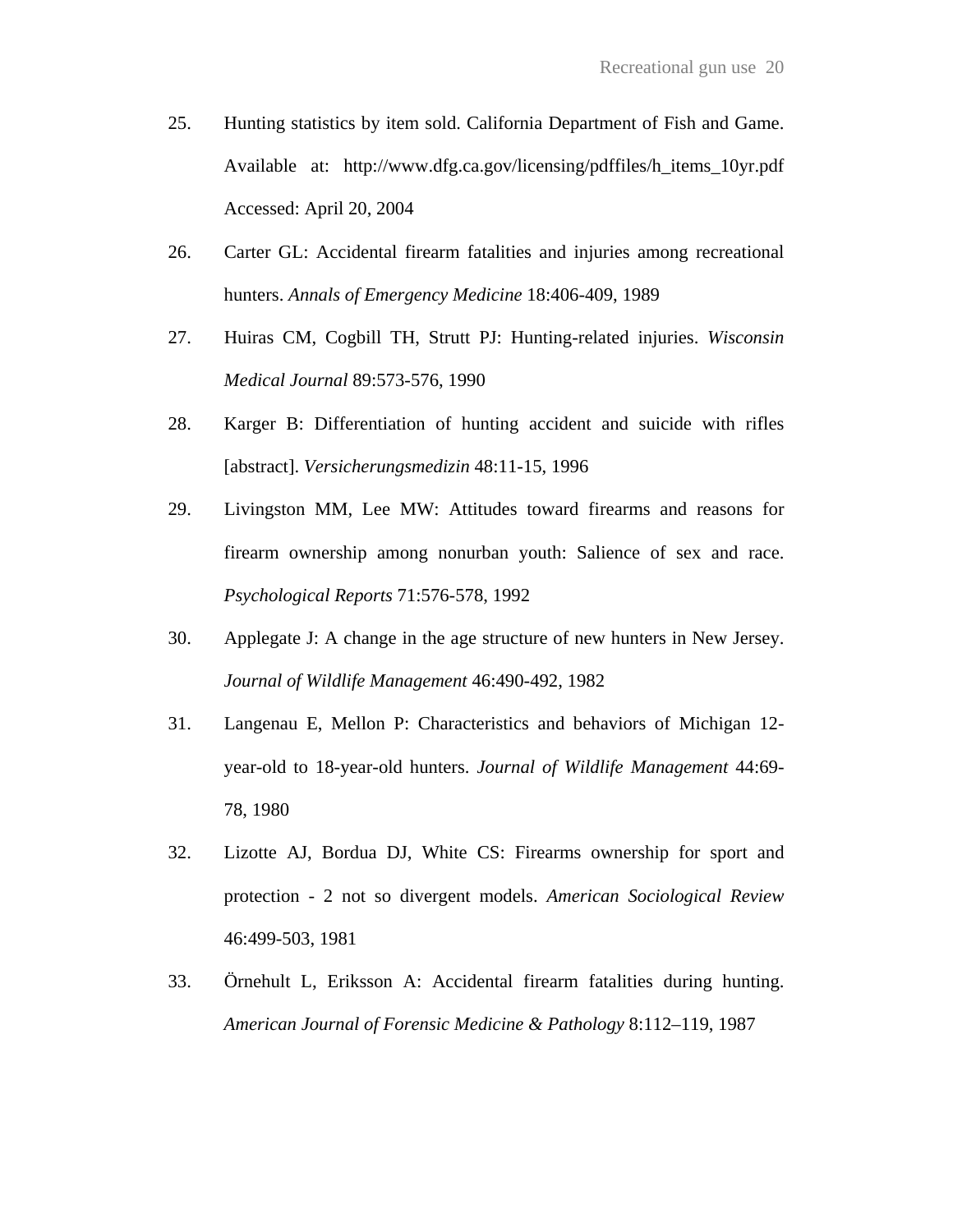- 34. Hintikka J, Lehtonen J, Viinamaki H: Hunting guns in homes and suicides in 15-24-year-old males in eastern Finland. *Australian and New Zealand Journal of Psychiatry* 31:858-861, 1997
- 35. Janssen W, Miyaishi S, Koops E, Hildebrand E, Puschel K: Gunshot fatalities in connection with hunting and hunting rifles-- causes, prevention and expert evaluation [abstract]. *Archiv für Kriminal-Anthropologie und Kriminalistik* 197:1-15, 1996
- 36. Karger B, Wissmann F, Gerlach D, Brinkmann B: Firearm fatalities and injuries from hunting accidents in Germany. *International Journal of Legal Medicine* 108:252-255, 1996
- 37. Hardt-Madsen M, Simonsen J: Firearms fatalities in Denmark 1970-1979. *Forensic Science International* 23:93-98, 1983
- 38. Hemenway D, Miller M: Firearm availability and homicide rates across 26 high-income countries. *Journal of Trauma* 49:985-988, 2000
- 39. Christoffel KK, Longjohn MM: Gun injury prevention comes of age. *Journal of Trauma* 53:213-218, 2002
- 40. CHIS: California Health Interview Survey. CHIS 2001 Methodology Series: Report 4 – Response Rates. Los Angeles, CA: UCLA Center for Health Policy Research, 2002
- 41. Sorenson SB, Vittes KA: Adolescents and firearms: A California statewide survey. *American Journal of Public Health* 94:852-858, 2004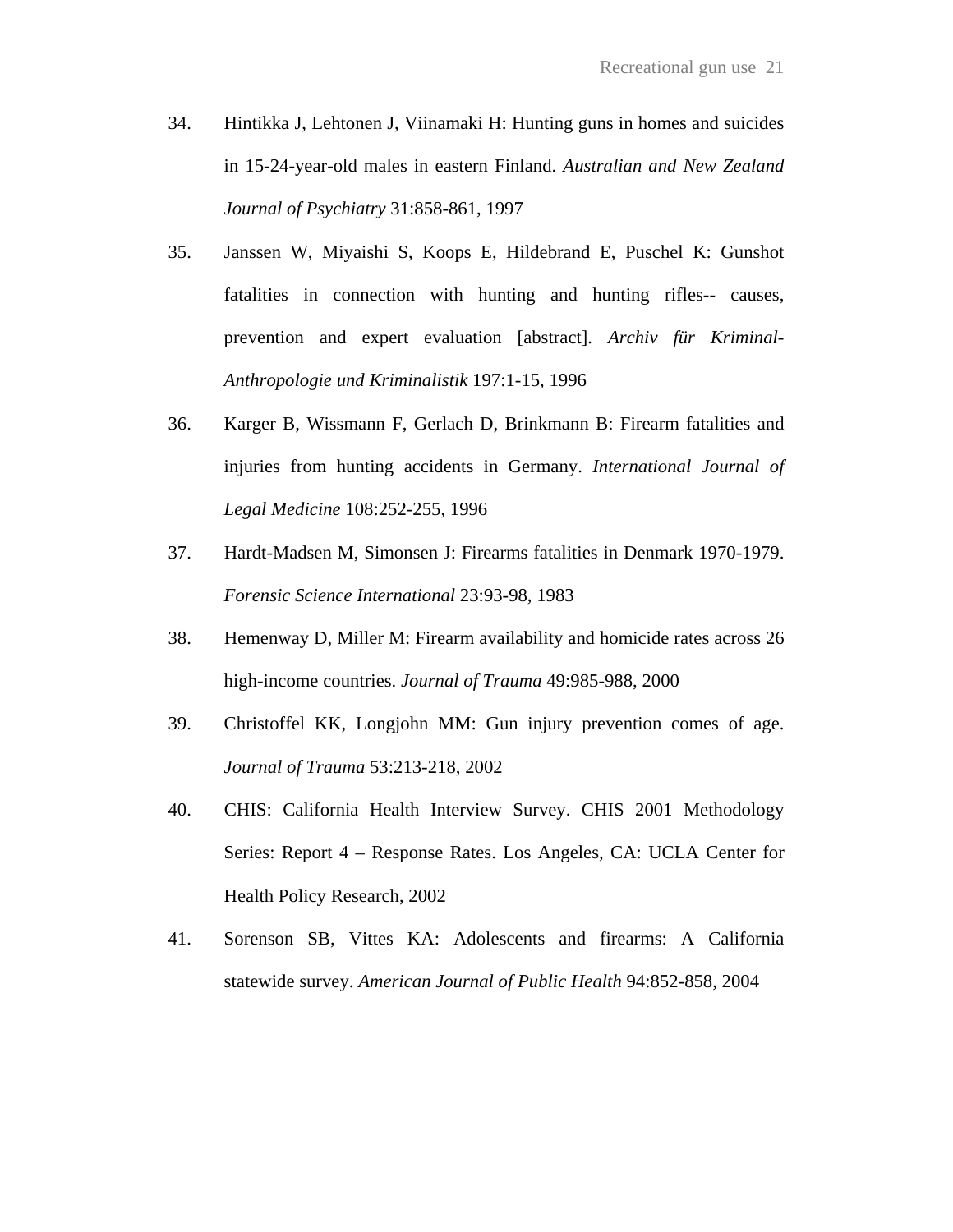- 42. DeNavas-Walt C, Cleveland R: Money Income in the United States: 2001. *U.S. Census Bureau, Current Population Reports, U.S. Government Printing Office*:60-218, 2002
- 43. California Health Interview Survey. CHIS 2001 Methodology Series: Report 5 – Weighting and Variance Estimation. Los Angeles, CA: UCLA Center for Health Policy Research, 2002
- 44. Affifi AA, Clark V: *Computer-Aided Multivariate Analysis*, 3rd ed. Boca Raton, Chapman & Hall/CRC, 1997
- 45. Nance ML, Denysenko L, Durbin DR, Branas CC, Stafford PW, Schwab CW: The rural-urban continuum: Variability in statewide serious firearm injuries in children and adolescents. *Archives of Pediatrics & Adolescent Medicine* 156:781-785, 2002
- 46. Applegate J: Dynamics of the New Jersey hunter population. *Transactions of the North American Wildlife and Natural Resources Conference* 42:103-116, 1977
- 47. Steinman KJ, Zimmerman MA: Episodic and persistent gun-carrying among urban African-American adolescents. *Journal of Adolescent Health* 32:356-364, 2003
- 48. Callahan CM, Rivara FP: Urban high school youth and handguns. A school-based survey. *Journal of the American Medical Association* 267:3038-3042, 1992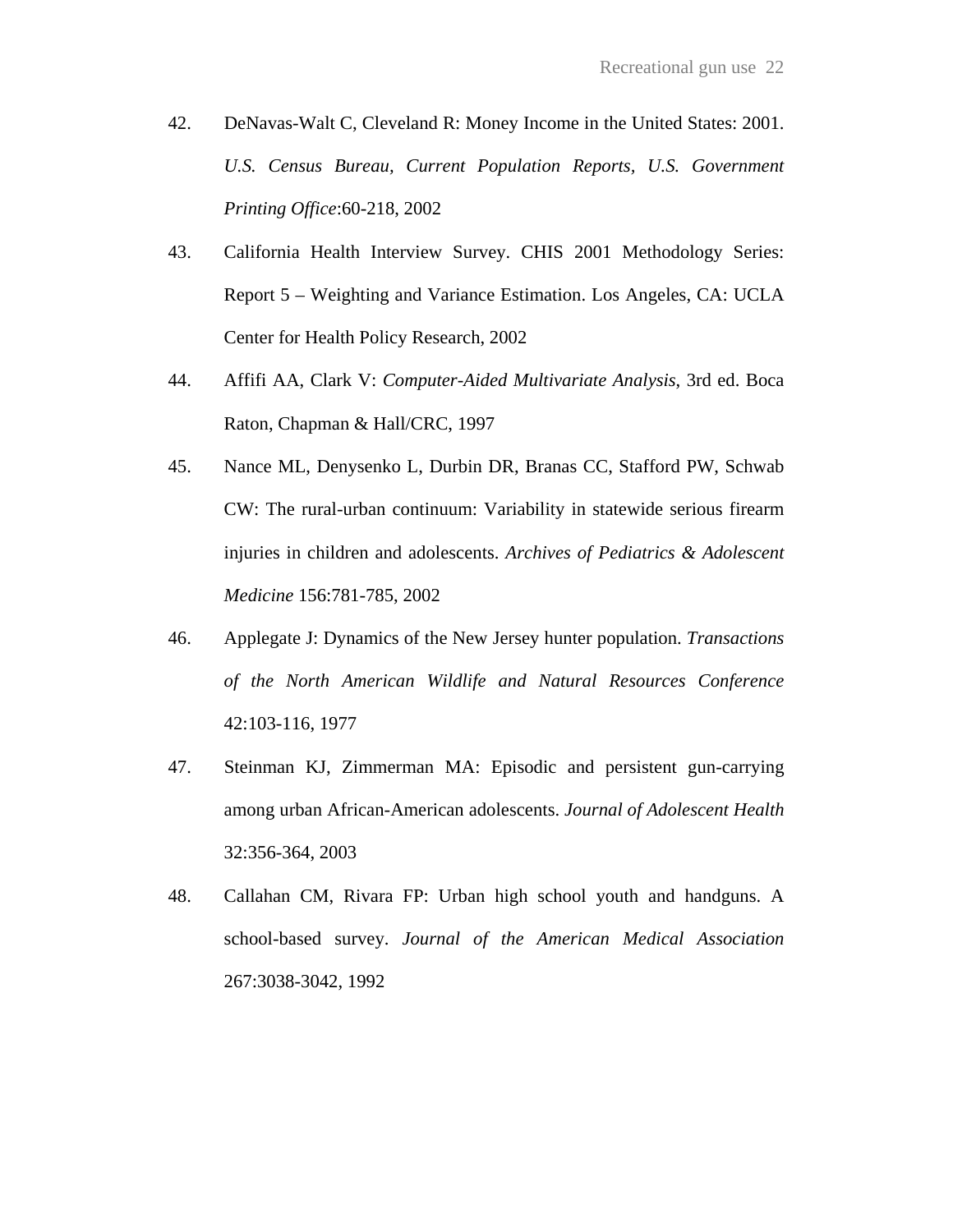- 49. Kellermann A, Rivara F, Banton J, Reay D, Fligner C: Validating survey responses to questions about gun ownership among owners of registered handguns. *American Journal of Epidemiology* 131:1080–1084, 1990
- 50. Rafferty AP, Thrush JC, Smith PK, McGee HB: Validity of a household gun question in a telephone survey. *Public Health Reports* 110:282-288, 1995
- 51. Davis JA, Smith TW, Marsden PV: General Social Survey. University of Chicago, The National Opinion Research Center:Accessed April 9, 2003, 2000
- 52. McCartt A, Shabanova V, Leaf W: Driving experience, crashes and traffic citations of teenage beginning drivers. *Accident Analysis and Prevention* 35:311-320, 2003
- 53. Vernick J, Meisel Z, Teret S, Milne J, Hargarten S: "I didn't know the gun was loaded": An examination of two safety devices that can reduce the risk of unintentional firearm injuries. *Journal of Public Health Policy* 20:427-440, 1999
- 54. Wintemute G, Teret S, Kraus JF, Wright M, Bradfield G: When children shoot children. 88 unintended deaths in California. *Journal of the American Medical Association* 257:3107-3109, 1987
- 55. Vernick JS, O'Brien M, Hepburn LM, Johnson SB, Webster DW, Hargarten SW: Unintentional and undetermined firearm related deaths: a preventable death analysis for three safety devices. *Injury Prevention* 9:307–311, 2003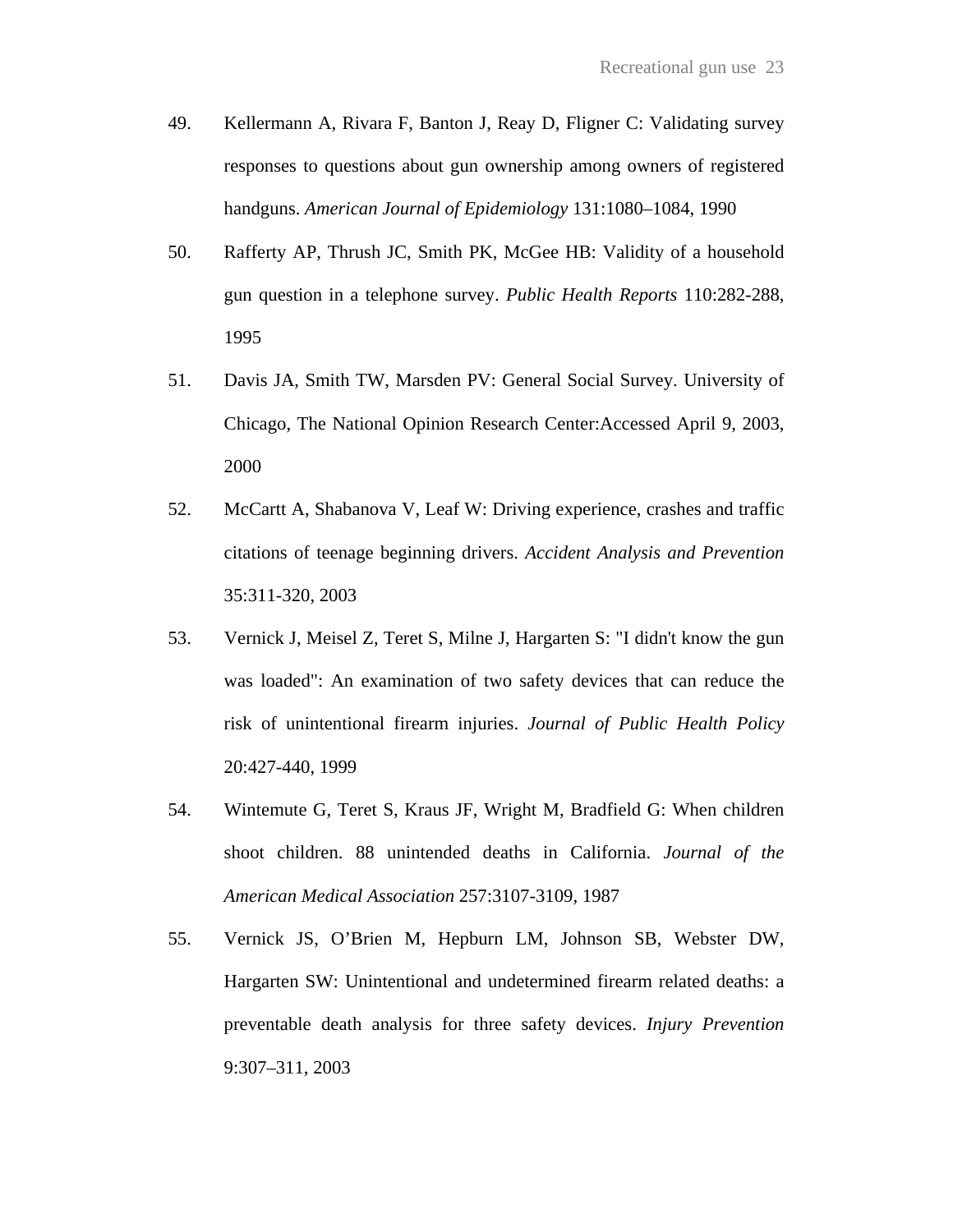- 56. 2001 Hunter Education Program Profile. International Hunter Education Association. Available at: http://www.ihea.com/pdf/2001HEProfile.pdf, Accessed April 30, 2004
- 57. Clayton RR, Cattarello AM, Johnstone BM: The effectiveness of Drug Abuse Resistance Education (Project DARE): 5-year follow-up results. *Preventive Medicine* 25:307-318, 1996
- 58. Colyer E, Thompkins T, Durkin M, Barlow B: Can conflict resolution training increase aggressive behavior in young adolescents? *American Journal of Public Health* 86:1028-1029, 1996
- 59. Hardy MS: Behavior-oriented approaches to reducing youth gun violence. *The Future of Children* 12:100-117, 2002
- 60. Ian R, Irene K: School based driver education for the prevention of traffic crashes. *Cochrane Database of Systematic Reviews* 3:CD003201, 2001
- 61. Lynam DR, Milich R, Zimmerman R, Novak SP, Logan TK, Martin C, Leukefeld C, Clayton RR: Project DARE: No effects at 10-year follow-up. *Journal of Consulting and Clinical Psychology* 67:590-593, 1999
- 62. Webster D: The unconvincing case for school-based conflict resolution programs for adolescents. *Health Affairs* 12:126-141, 1993
- 63. California Fish and Game Code 3050(a) Firearm Safety Instruction
- 64. Cina S, Lariscy C, McGown S, Hopkins M, Butts J, Conradi S: Firearmrelated hunting fatalities in North Carolina: impact of the 'Hunter Orange' Law. *Southern Medical Journal* 89:395-396, 1996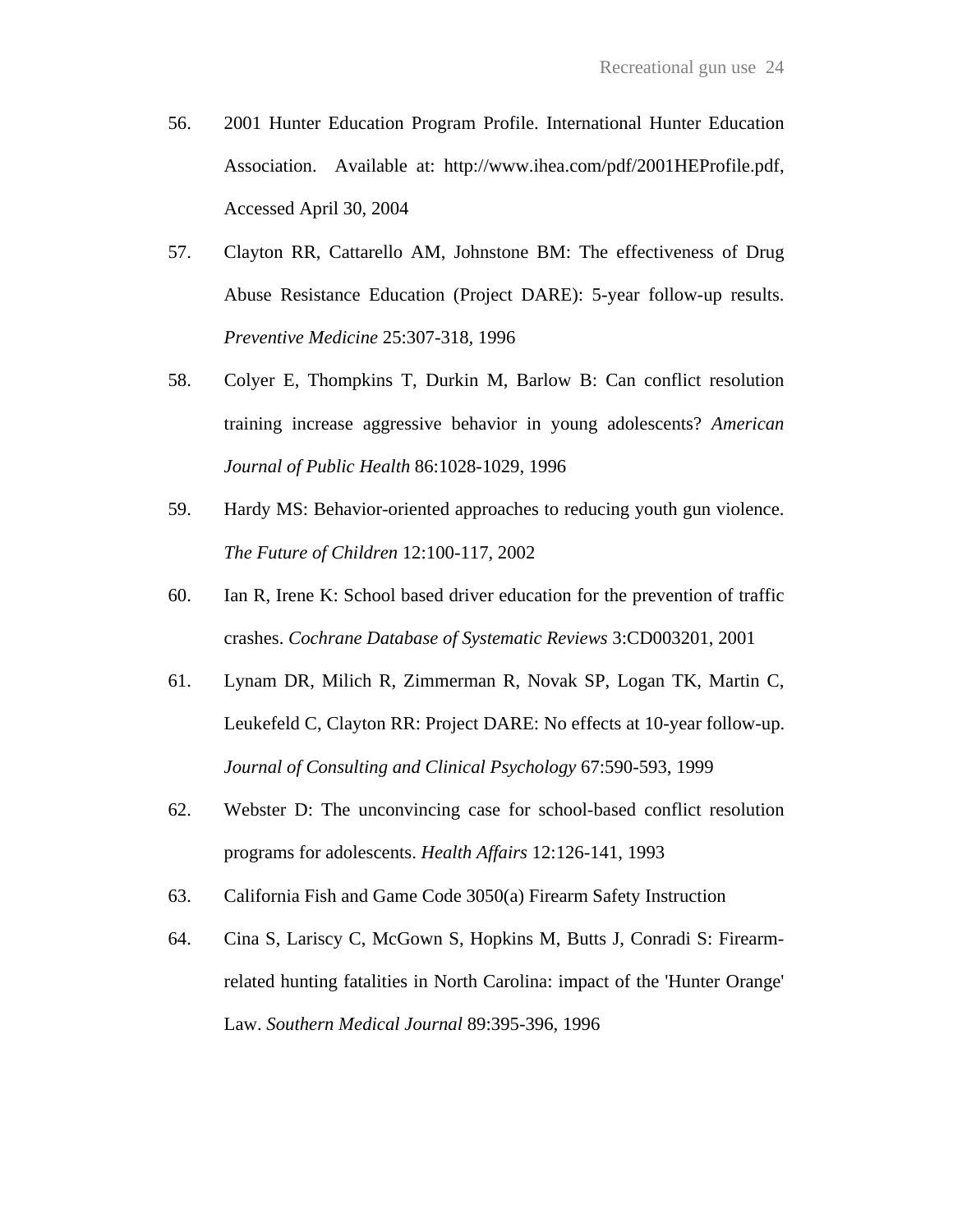

## Figure 1. Adult and junior hunting license sales, California, 1994-2003

Note. Data compiled from "Hunting statistics by item sold," California Department of Fish and Game. Available at: http://www.dfg.ca.gov/licensing/statistics/statistics.html Accessed: April 21, 2004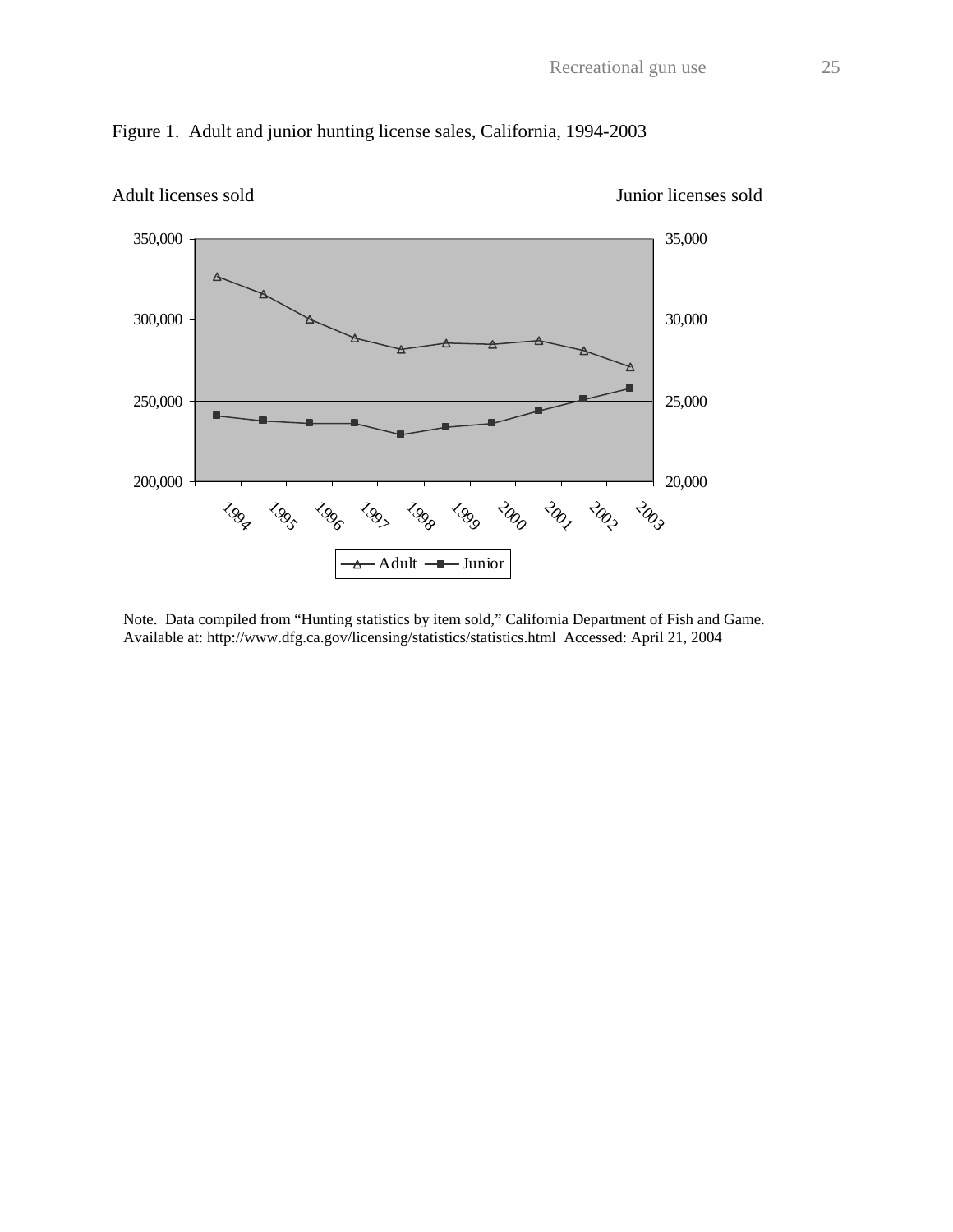

Figure 2. Recreational gun use among California adolescents, by gender and ethnicity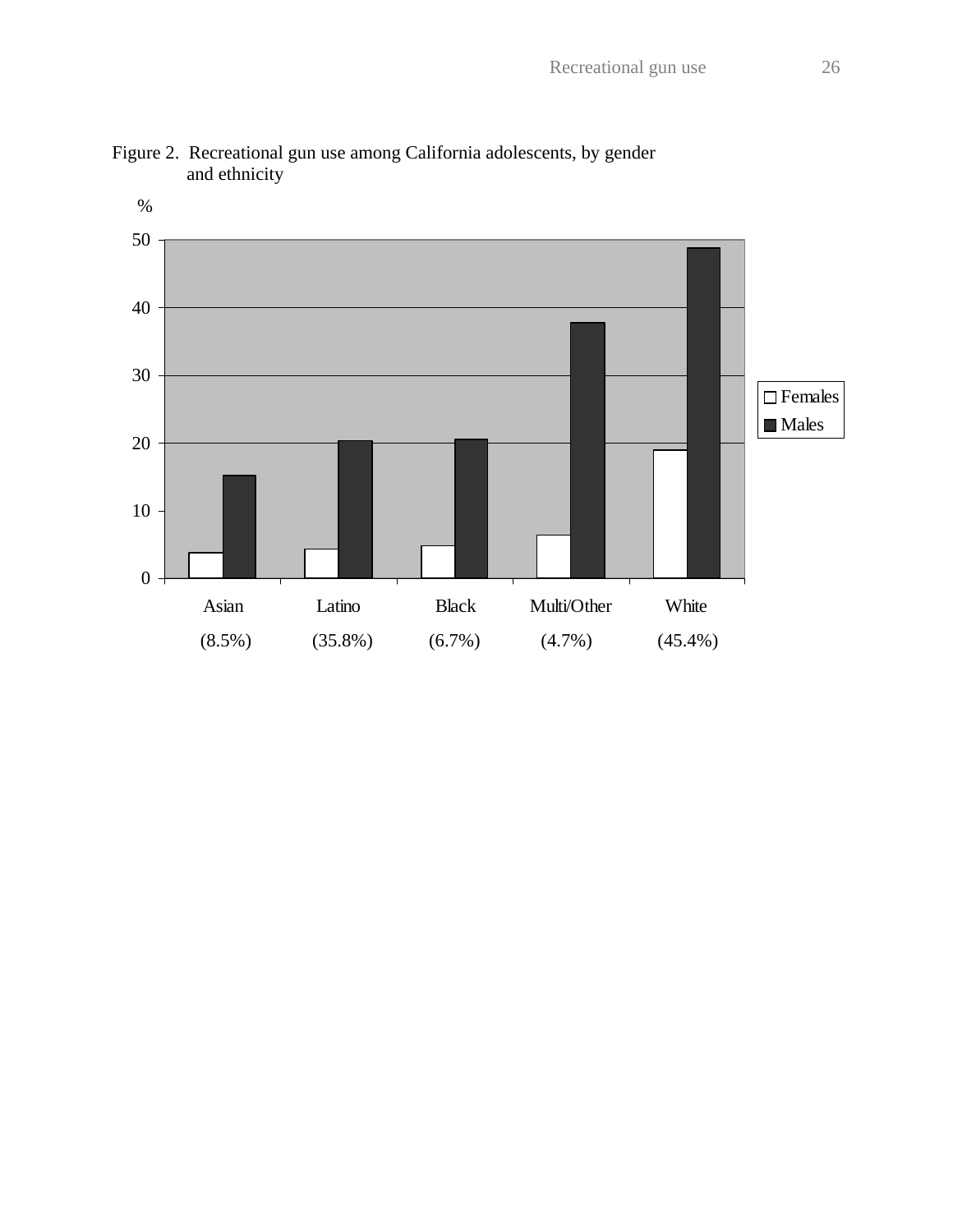|                                   |                | Recreational gun use |                                                                                                                                                    |
|-----------------------------------|----------------|----------------------|----------------------------------------------------------------------------------------------------------------------------------------------------|
| Demographic characteristics       | N <sub>0</sub> | Yes                  | $\chi^2_{(d.f.)}$                                                                                                                                  |
| <b>Total</b> (100)                | 77.6           | 22.4                 |                                                                                                                                                    |
| Gender                            |                |                      |                                                                                                                                                    |
| Male (51.4)                       | 66.7           | 33.3                 | $\chi^2_{(1)} = 417.8$ ***                                                                                                                         |
| Female (48.6)                     | 89.1           | 10.9                 |                                                                                                                                                    |
| Ethnicity                         |                |                      |                                                                                                                                                    |
| White (45.4)                      | 66.0           | 34.1                 | $\chi^2_{(4)} = 384.5$ ***                                                                                                                         |
| Latino $(35.8)$                   | 87.4           | 12.6                 |                                                                                                                                                    |
| Black $(6.7)$                     | 86.3           | 13.8                 |                                                                                                                                                    |
| Asian $(8.5)$                     | 91.0           | 9.0                  |                                                                                                                                                    |
| Multi/other (4.7)                 | 77.0           | 23.0                 |                                                                                                                                                    |
| Age                               |                |                      |                                                                                                                                                    |
| 12 years (16.4)                   | 88.6           | 11.4                 | $\chi^2_{(5)} = 179.3$ ***                                                                                                                         |
| 13 years (17.7)                   | 84.7           | 15.3                 |                                                                                                                                                    |
| 14 years (16.5)                   | 78.5           | 21.5                 |                                                                                                                                                    |
| 15 years (16.7)                   | 74.6           | 25.5                 |                                                                                                                                                    |
| 16 years (16.0)                   | 67.3           | 32.7                 |                                                                                                                                                    |
| 17 years (16.7)                   | 71.3           | 28.7                 |                                                                                                                                                    |
| Citizenship                       |                |                      |                                                                                                                                                    |
| U.S. citizen $(89.4)$             | 75.9           | 24.1                 | $\chi^2_{(1)} = 77.8$ ***                                                                                                                          |
| Non-U.S. citizen (10.6)           | 91.6           | 8.4                  |                                                                                                                                                    |
| <b>Employment status</b>          |                |                      |                                                                                                                                                    |
| Paid job $(41.9)$                 | 68.7           | 31.3                 | $\chi^2_{(1)} = 190.4$ ***                                                                                                                         |
| No job (58.1)                     | 84.0           | 16.0                 |                                                                                                                                                    |
| School attendance                 |                |                      |                                                                                                                                                    |
| Attends school (98.0)             | 73.6           | 26.4                 | $\chi^2_{(1)} = 1.08$ (n.s.)                                                                                                                       |
| Does not attend school (2.0)      | 77.7           | 22.3                 |                                                                                                                                                    |
| Locale                            |                |                      |                                                                                                                                                    |
| Rural (14.1)                      | 65.3           | 34.7                 | $\chi^2_{(1)} = 84.8$ ***                                                                                                                          |
| <b>Urban</b> (85.9)               | 79.6           | 20.4                 |                                                                                                                                                    |
| Federal poverty level             |                |                      |                                                                                                                                                    |
| $0-99\%$ (21.5)                   | 86.5           | 13.5                 | $\chi^2_{(3)} = 109.5$ ***                                                                                                                         |
| 100-199% (21.0)                   | 80.8           | 19.2                 |                                                                                                                                                    |
| 200-299% (14.7)                   | 76.1           | 23.9                 |                                                                                                                                                    |
| 300% and above (42.8)             | 72.1           | 27.9                 |                                                                                                                                                    |
| Gun ownership                     |                |                      |                                                                                                                                                    |
| Long gun in home $(13.4)$         | 52.0           | 48.0                 |                                                                                                                                                    |
| Handgun in home (9.9)             | 46.2           | 53.8                 |                                                                                                                                                    |
| No gun in home $(73.2)$           | 16.1           | 83.8                 |                                                                                                                                                    |
| Adolescent has own long gun (2.5) | 6.4            | 93.6                 |                                                                                                                                                    |
| Adolescent has own handgun (0.9)  | 12.1           | 88.0                 | $\chi^2_{(1)} = 480.5$ ***<br>$\chi^2_{(1)} = 359.5$ ***<br>$\chi^2_{(1)} = 536.3$ ***<br>$\chi^2_{(1)} = 447.5$ ***<br>$\chi^2_{(1)} = 129.3$ *** |
| Adolescent has no gun (97.0)      | 79.8           | 20.2                 | $\chi^2_{(1)} = 515.9$ ***                                                                                                                         |
|                                   |                |                      |                                                                                                                                                    |

 Table 1. Recreational gun use by demographic characteristics of California adolescents(%)

Note. Person, design, and population weights were applied to the data.<br>
<sup>\*</sup>p≤.05; <sup>\*\*</sup>p≤.01; <sup>\*\*\*</sup>p≤.001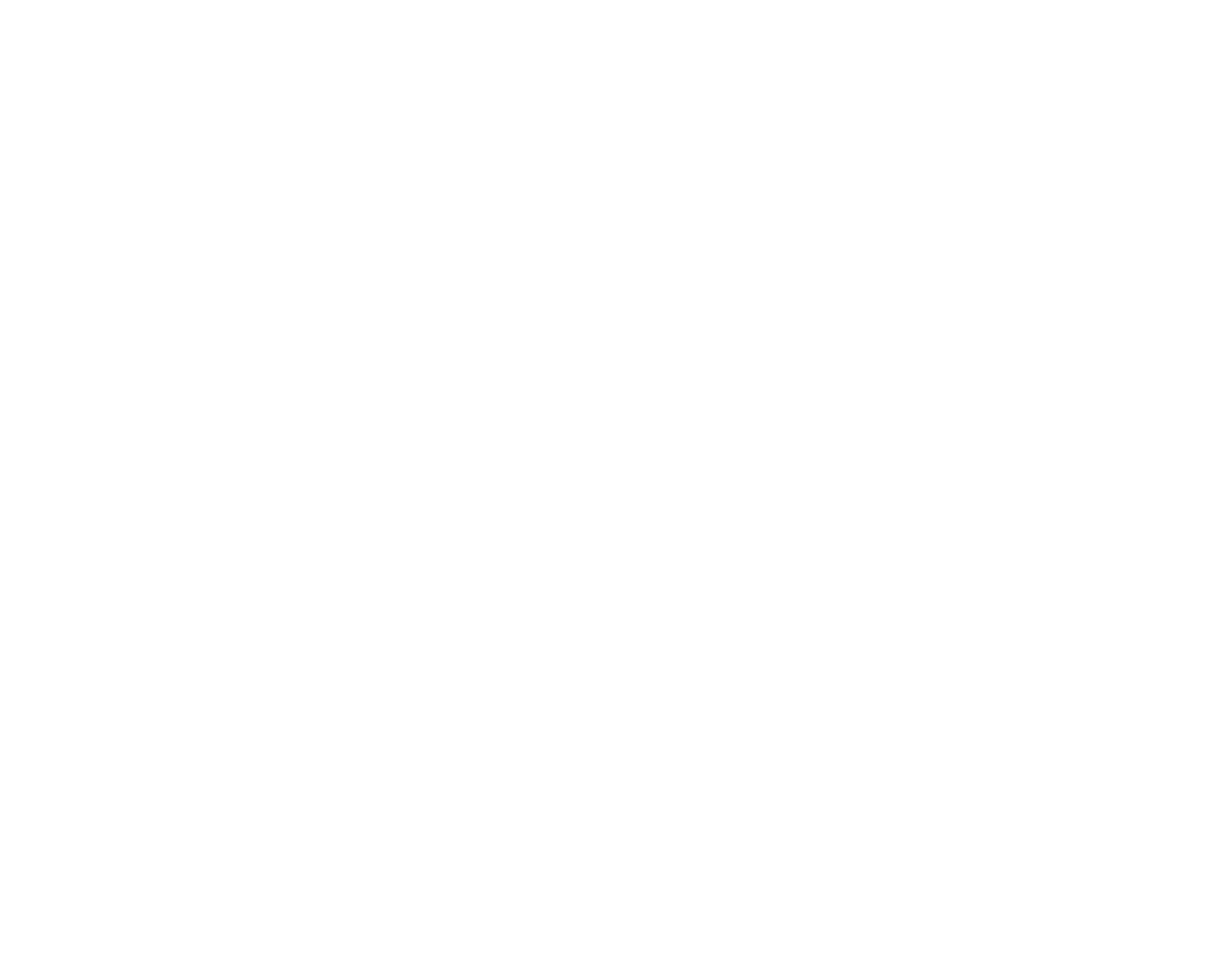Table 2. Hunting and target shooting with family members by adolescents' demographic characteristics

| Demographic<br>Characteristics | Any family<br>member                                               | Father                                                                                   | Mother                                      | <b>Brother</b> | Sister                                     | Grandfather                                | Other family<br>member                       |
|--------------------------------|--------------------------------------------------------------------|------------------------------------------------------------------------------------------|---------------------------------------------|----------------|--------------------------------------------|--------------------------------------------|----------------------------------------------|
| Overall                        | 62.8                                                               | 67.3                                                                                     | 11.6                                        | 24.3           | 6.1                                        | 15.1                                       | 42.6                                         |
| Gender                         |                                                                    |                                                                                          |                                             |                |                                            |                                            |                                              |
| Male                           | 60.1; $\chi^{2}_{(1)}$ = 15.9 <sup>***</sup>                       | 66.6                                                                                     | 9.5; $\chi^{2}_{(1)}$ = 12.8 <sup>*</sup>   | 24.2           | 4.0; $\chi^{2}_{(1)}$ =22.9 <sup>***</sup> | 15.1                                       | 44.1                                         |
| Female                         | 71.4                                                               | 69.1                                                                                     | 17.4                                        | 24.7           | 12.0                                       | 14.9                                       | 38.5                                         |
| Ethnicity                      |                                                                    |                                                                                          |                                             |                |                                            |                                            |                                              |
| White                          | 67.4; $\chi^2_{(4)} = 60.0^{***}$ 73.8; $\chi^2_{(4)} = 56.6^{**}$ |                                                                                          | 11.7                                        | 25.3           | 6.9                                        | 16.1                                       | 36.1; $\chi^{2}_{(4)}$ =62.9 <sup>***</sup>  |
| Latino                         | 58.0                                                               | 50.7                                                                                     | 10.4                                        | 16.1           | 5.3                                        | 12.0                                       | 66.3                                         |
| <b>Black</b>                   | 37.0                                                               | 34.8                                                                                     | $\overline{0}$                              | 57.7           | $\overline{0}$                             | 26.0                                       | 57.7                                         |
| Asian                          | 28.5                                                               | 58.4                                                                                     | 0.7                                         | 14.3           | $\overline{0}$                             | 0.7                                        | 45.8                                         |
| Multi/other                    | 64.8                                                               | 54.5                                                                                     | 23.2                                        | 26.9           | 3.0                                        | 10.9                                       | 39.7                                         |
| Federal poverty level          |                                                                    |                                                                                          |                                             |                |                                            |                                            |                                              |
| 0-99%                          | 54.3                                                               | 36.7; $\chi^2_{(3)}$ =104.1***                                                           | 13.6                                        | 23.2           | 1.9                                        | 10.0                                       | 67.7; $\chi^2_{(3)}$ = 113.3 <sup>***</sup>  |
| 100-199%                       | 64.1                                                               | 50.5                                                                                     | 10.9                                        | 16.8           | 7.7                                        | 15.7                                       | 66.4                                         |
| 200-299%                       | 61.5                                                               | 76.3                                                                                     | 6.2                                         | 22.7           | 7.6                                        | 17.0                                       | 40.9                                         |
| 300% and above                 | 64.8                                                               | 76.5                                                                                     | 12.8                                        | 27.5           | 6.1                                        | 15.4                                       | 30.1                                         |
| Gun ownership                  |                                                                    |                                                                                          |                                             |                |                                            |                                            |                                              |
| Long gun in home               |                                                                    | 76.8; $\chi^{2}_{(1)}$ =62.7 <sup>***</sup> 88.0; $\chi^{2}_{(1)}$ =130.5 <sup>***</sup> | 17.5; $\chi^{2}_{(1)}$ = 23.2***            | 29.3           | 8.3; $\chi^{2}_{(1)}$ =5.7 <sup>*</sup>    | 16.2                                       | 31.1; $\chi^{2}_{(1)}$ = 36.2 <sup>***</sup> |
| Handgun in home                |                                                                    | 74.1; $\chi^{2}_{(1)}$ = 25.6*** 87.0; $\chi^{2}_{(1)}$ = 73.7***                        | 21.8; $\chi^{2}_{(1)}$ =42.4 <sup>***</sup> | 28.3           | 8.3                                        | 14.6                                       | 29.1; $\chi^2_{(1)} = 31.1$ ***              |
| Own long gun                   |                                                                    | 89.3; $\chi^{2}_{(1)}$ =47.6 <sup>***</sup> 85.9; $\chi^{2}_{(1)}$ =24.3 <sup>***</sup>  | 19.0                                        | 25.1           | 9.8                                        | 25.9; $\chi^{2}_{(1)}$ =14.2 <sup>**</sup> | 37.2                                         |
| Own handgun                    | 61.9                                                               | 82.7                                                                                     | 19.6                                        | 15.8           | 9.6                                        | 25.6                                       | 58.2                                         |

Note. Person, design, and population weights were applied to the data.

Overall tabulations and  $\chi^2$  values are shown. Follow-up tabulations and  $\chi^2$  tests for multiple-category variables are available from the authors.

The comparisons were made within variables on with whom the adolescent participated in hunting or target shooting.

 $p \leq 0.05$ ;  $p \leq 0.01$ ;  $p \leq 0.001$